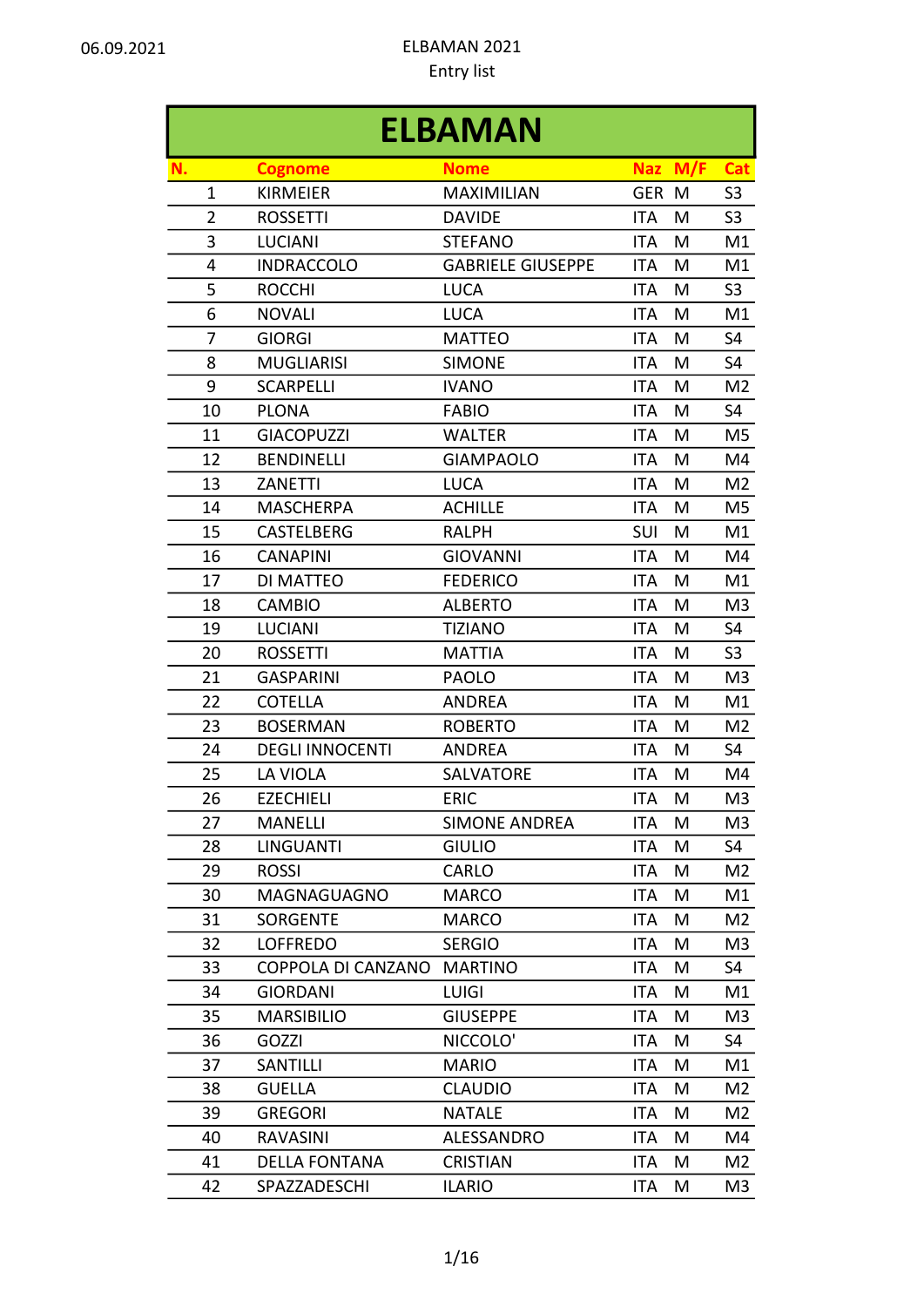| N. | <b>Cognome</b>    | <b>Nome</b>       |            | Naz M/F | Cat            |
|----|-------------------|-------------------|------------|---------|----------------|
| 43 | <b>TARTAGLIA</b>  | <b>ALBERTO</b>    | <b>ITA</b> | M       | M1             |
| 44 | <b>SCHIANCHI</b>  | <b>MATTHIA</b>    | <b>ITA</b> | M       | M1             |
| 45 | <b>GALANTE</b>    | <b>STEFANO</b>    | <b>ITA</b> | M       | M2             |
| 46 | SPREAFICO         | <b>PIETRO</b>     | <b>ITA</b> | M       | M <sub>2</sub> |
| 47 | <b>MARITATI</b>   | <b>GIACOMO</b>    | <b>ITA</b> | M       | M5             |
| 48 | <b>DRINGOLI</b>   | <b>LUCA</b>       | <b>ITA</b> | M       | M4             |
| 49 | <b>BERTONI</b>    | <b>GIANLUCA</b>   | <b>ITA</b> | M       | M <sub>2</sub> |
| 50 | <b>HLAVAC</b>     | <b>LUMIR</b>      | <b>CZE</b> | M       | M2             |
| 51 | <b>NICASTRI</b>   | PAOLO GIORGIO     | <b>ITA</b> | M       | M1             |
| 52 | <b>VALLINI</b>    | SANDRO            | <b>ITA</b> | M       | M4             |
| 53 | <b>ORIOLO</b>     | <b>VALENTINO</b>  | <b>ITA</b> | M       | M2             |
| 54 | ZANOTTI           | <b>ALESSANDRO</b> | <b>ITA</b> | M       | M <sub>2</sub> |
| 55 | <b>MARCONI</b>    | <b>MAURO</b>      | <b>ITA</b> | M       | M2             |
| 56 | <b>FINETTO</b>    | <b>ALBINO</b>     | <b>ITA</b> | M       | M4             |
| 57 | <b>ROBERTI</b>    | <b>MARIO</b>      | <b>ITA</b> | M       | M1             |
| 58 | <b>CAPRA</b>      | <b>MARCO</b>      | <b>ITA</b> | M       | M1             |
| 59 | <b>ZENARI</b>     | <b>FABIO</b>      | <b>ITA</b> | M       | M <sub>2</sub> |
| 60 | <b>CIRO</b>       | <b>PAOLO</b>      | <b>ITA</b> | M       | M4             |
| 61 | MÜLLER            | <b>MICHAEL</b>    | GER M      |         | M5             |
| 62 | GÖTZ              | SAMI              | SUI        | M       | S <sub>3</sub> |
| 63 | ABBRUZZESE        | <b>ANDREA</b>     | <b>ITA</b> | M       | M <sub>2</sub> |
| 64 | <b>KAHOUN</b>     | <b>FILIP</b>      | <b>CZE</b> | M       | M3             |
| 65 | <b>LIENHARD</b>   | <b>DAVID</b>      | <b>SUI</b> | M       | M2             |
| 66 | <b>TRAPPMANN</b>  | <b>ROBERT</b>     | <b>GER</b> | M       | M <sub>3</sub> |
| 67 | <b>NYKVIST</b>    | <b>PEKKO</b>      | <b>FIN</b> | M       | M1             |
| 68 | <b>PICHOT</b>     | <b>JULIEN</b>     | <b>FRA</b> | M       | S <sub>3</sub> |
| 69 | GAY               | PIERRE-ANTOINE    | <b>FRA</b> | M       | M <sub>2</sub> |
| 70 | DALL'ALBA         | <b>DANIELE</b>    | ITA        | M       | M1             |
| 71 | <b>PATSCH</b>     | <b>HERBERT</b>    | GER M      |         | M6             |
| 72 | <b>COLLE</b>      | <b>ROMUALD</b>    | <b>FRA</b> | M       | M2             |
| 73 | <b>POLICKY</b>    | <b>STEVE</b>      | SUI        | M       | M1             |
| 74 | <b>EMRICH</b>     | <b>HELMUT</b>     | <b>GER</b> | M       | M3             |
| 75 | <b>CARBONCINI</b> | <b>LORENZO</b>    | <b>ITA</b> | M       | M1             |
| 76 | <b>WILSON</b>     | LOUIS             | GBR M      |         | S <sub>2</sub> |
| 77 | <b>PEARSON</b>    | <b>JACK</b>       | USA M      |         | S <sub>2</sub> |
| 78 | <b>SAPORITI</b>   | <b>RICCARDO</b>   | <b>ITA</b> | M       | M1             |
| 79 | <b>SCHEUMAIER</b> | <b>MICHAEL</b>    | <b>GER</b> | M       | S <sub>2</sub> |
| 80 | <b>PIVOT</b>      | <b>SYLVAIN</b>    | <b>FRA</b> | M       | M2             |
| 81 | <b>PESKAR</b>     | <b>PETR</b>       | <b>CZE</b> | M       | M2             |
| 82 | <b>SVARC</b>      | <b>PETR</b>       | <b>CZE</b> | M       | M4             |
| 83 | PAVLÍK            | <b>MIROSLAV</b>   | <b>CZE</b> | M       | M4             |
| 84 | <b>MEEDER</b>     | <b>STEPHAN</b>    | <b>GER</b> | M       | M3             |
| 85 | <b>DELEPINE</b>   | <b>ROMAIN</b>     | <b>FRA</b> | M       | S3             |
| 86 | <b>HLADÍK</b>     | <b>JOSEF</b>      | <b>CZE</b> | M       | M3             |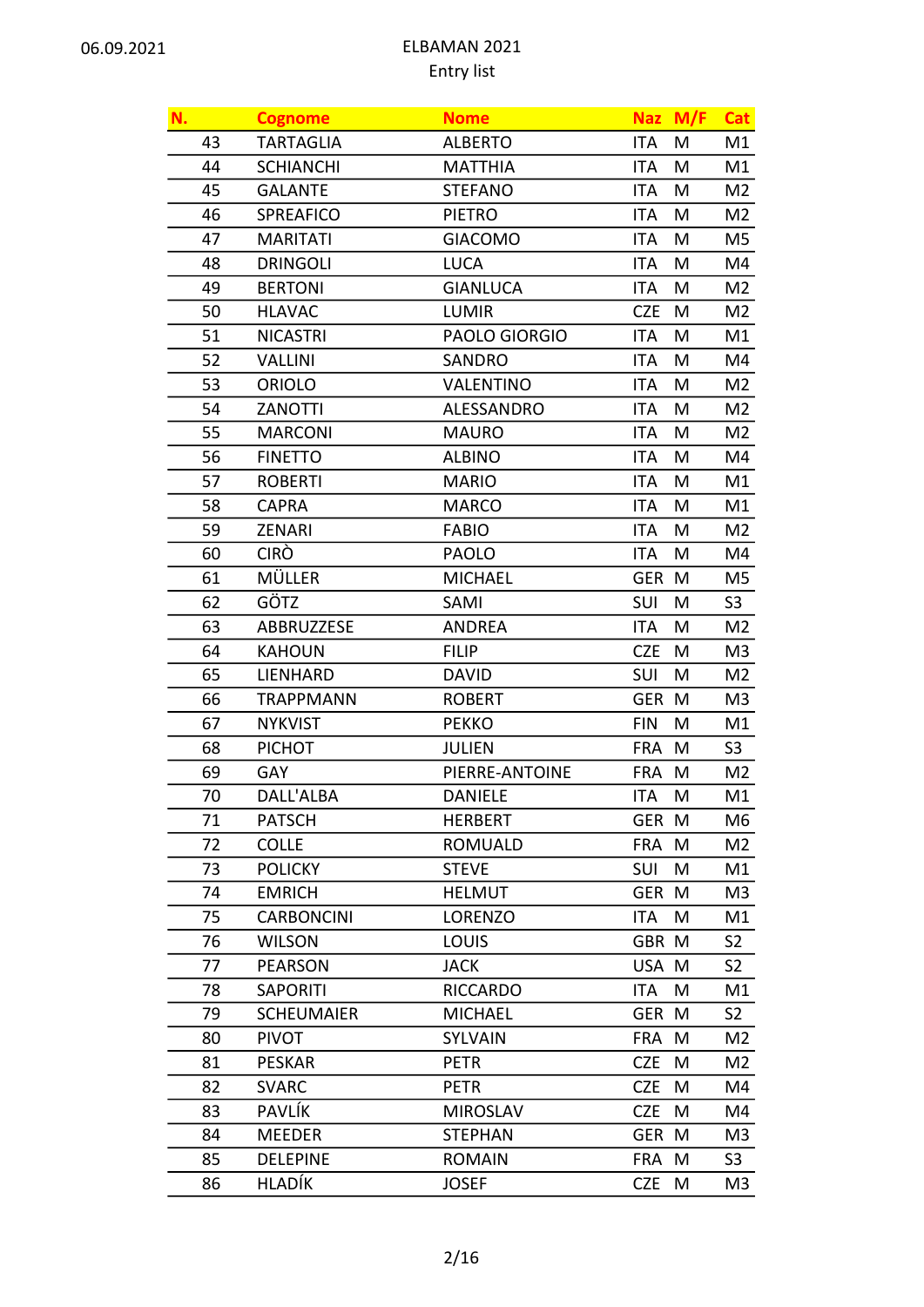| N.  | <b>Cognome</b>        | <b>Nome</b>           |            | Naz M/F | <b>Cat</b>     |
|-----|-----------------------|-----------------------|------------|---------|----------------|
| 87  | SANDER                | <b>STEFAN</b>         | GER M      |         | M1             |
| 88  | <b>KUHN</b>           | <b>PETER</b>          | SUI        | M       | M4             |
| 89  | <b>THOUVENOT</b>      | <b>LAURENT</b>        | <b>FRA</b> | M       | M5             |
| 90  | <b>CHAREYRE</b>       | <b>NICOLAS</b>        | <b>FRA</b> | M       | M4             |
| 91  | <b>ZIRKZEE</b>        | <b>PAUL</b>           | <b>NED</b> | M       | M1             |
| 92  | <b>CONSTANTINIDES</b> | <b>THIERRY</b>        | FRA M      |         | M3             |
| 93  | <b>GERKENS</b>        | <b>MICHAEL</b>        | <b>GER</b> | M       | M <sub>2</sub> |
| 94  | <b>IANNUZZIELLO</b>   | <b>ANTONIO</b>        | ITA        | M       | S <sub>3</sub> |
| 95  | <b>FRANKFURTH</b>     | RAINER                | GER M      |         | M3             |
| 96  | <b>KEIZER</b>         | <b>PATRICK</b>        | NED M      |         | M <sub>3</sub> |
| 97  | <b>BARRIUSO</b>       | <b>CALLE</b>          | SWE M      |         | M1             |
| 98  | <b>LETT</b>           | <b>RICHARD</b>        | GBR M      |         | M <sub>3</sub> |
| 99  | <b>UCCELLI</b>        | <b>GIONA</b>          | ITA        | M       | S4             |
| 100 | <b>DAINESE</b>        | <b>DEVID</b>          | ITA        | M       | S <sub>3</sub> |
| 101 | <b>PARSONS</b>        | <b>MICHELLE</b>       | GBR F      |         | M4             |
| 102 | <b>HALPERIN</b>       | <b>RONIT VIVI</b>     | <b>ITA</b> | F       | M1             |
| 103 | <b>CARBONE</b>        | <b>JESSICA SILVIA</b> | <b>ITA</b> | F       | S <sub>3</sub> |
| 104 | <b>CARLIN</b>         | <b>MONICA</b>         | <b>ITA</b> | F       | M3             |
| 105 | <b>MONIN</b>          | <b>HÉLOÏSE</b>        | FRA F      |         | S <sub>4</sub> |
| 106 | <b>DAL ZOTTO</b>      | <b>WENDY</b>          | <b>ITA</b> | F       | M1             |
| 107 | <b>BRUNET</b>         | <b>KAREN</b>          | FRA F      |         | M1             |
| 108 | <b>ZANINI</b>         | <b>MARTA</b>          | <b>ITA</b> | F       | M1             |
| 121 | <b>TOLINI</b>         | <b>TULLIO</b>         | ITA        | M       | M1             |
| 122 | <b>NAGEL</b>          | <b>MATTHIAS</b>       | GER M      |         | M <sub>3</sub> |
| 123 | <b>LÜBBE</b>          | <b>MARKUS</b>         | <b>GER</b> | M       | S4             |
| 124 | <b>MONTICELLI</b>     | <b>FRANCESCO</b>      | <b>ITA</b> | M       | M1             |
| 125 | <b>EVANGELISTI</b>    | <b>FABRIZIO</b>       | <b>ITA</b> | M       | M1             |
| 126 | <b>VERHEYEN</b>       | <b>WIM</b>            | <b>BEL</b> | M       | M1             |
| 127 | <b>BACHHUBER</b>      | <b>MARKUS</b>         | GER M      |         | M1             |
| 128 | <b>COURTOIS</b>       | <b>PHILIPPE</b>       | <b>BEL</b> | M       | M1             |
| 129 | <b>DUCATE</b>         | <b>FREDERIC</b>       | <b>FRA</b> | M       | M2             |
| 130 | <b>STADLOBER</b>      | <b>KARL</b>           | AUT M      |         | M5             |
| 131 | PEDRAZZINI            | <b>ALFRED</b>         | <b>ITA</b> | M       | M3             |
| 132 | <b>GIANNONE</b>       | <b>FABRIZIO</b>       | ITA        | M       | S4             |
| 133 | PINTARELLI            | <b>ALDO</b>           | <b>ITA</b> | M       | M1             |
| 134 | <b>BOFFO</b>          | <b>MARCO</b>          | <b>ITA</b> | M       | M <sub>2</sub> |
| 135 | <b>BRACALI</b>        | <b>FABIO VITTORIO</b> | <b>ITA</b> | M       | M3             |
| 136 | <b>SPINA</b>          | <b>ANTONIO</b>        | <b>ITA</b> | M       | M3             |
| 137 | <b>GARERI</b>         | <b>NICOLAS</b>        | <b>ITA</b> | M       | S4             |
| 138 | DI LIBORIO            | <b>MASSIMO</b>        | <b>ITA</b> | M       | M5             |
| 139 | <b>BATTANI</b>        | <b>IGOR</b>           | ITA        | M       | M1             |
| 140 | DE RISI               | <b>DARIO</b>          | <b>ITA</b> | M       | M1             |
| 141 | <b>TUNIZ</b>          | <b>ANDREA</b>         | <b>ITA</b> | M       | M3             |
| 142 | <b>SILVERII</b>       | <b>ELIODORO</b>       | ITA        | M       | M2             |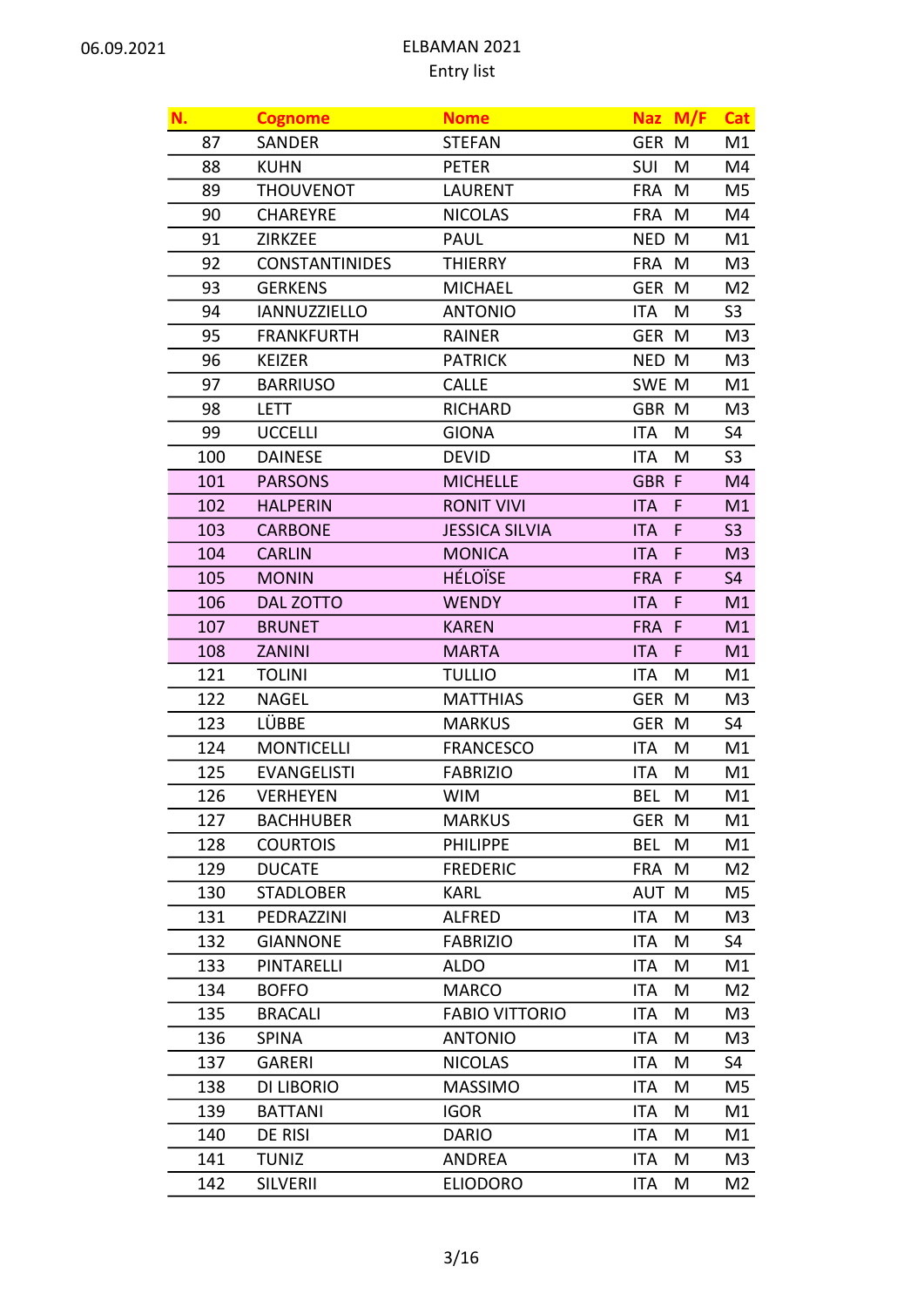| N.  | <b>Cognome</b>     | <b>Nome</b>            |            | Naz M/F | Cat            |
|-----|--------------------|------------------------|------------|---------|----------------|
| 143 | <b>CAPRIOTTI</b>   | <b>ROBERTO</b>         | <b>ITA</b> | M       | M5             |
| 144 | <b>DE MASI</b>     | <b>MASSIMO</b>         | <b>ITA</b> | M       | M4             |
| 145 | <b>ANDREI</b>      | <b>BENEDETTO</b>       | <b>ITA</b> | M       | M2             |
| 146 | SBARZAGLI          | <b>GIANLUCA</b>        | <b>ITA</b> | M       | M2             |
| 147 | PELLEGRI           | <b>GIOVANNI</b>        | <b>ITA</b> | M       | M <sub>2</sub> |
| 148 | <b>RIONTINO</b>    | <b>NICOLA</b>          | <b>ITA</b> | M       | M3             |
| 149 | VANNELLI           | MOSÈ                   | <b>ITA</b> | M       | M3             |
| 150 | SELLA              | <b>STEFANO</b>         | <b>ITA</b> | M       | M4             |
| 151 | <b>BERNARDINI</b>  | <b>TONY</b>            | <b>ITA</b> | M       | M2             |
| 152 | <b>LEPORE</b>      | <b>ENRICO</b>          | <b>ITA</b> | M       | M3             |
| 153 | <b>TRAMENTOZZI</b> | <b>CLAUDIO</b>         | <b>ITA</b> | M       | M1             |
| 154 | <b>GRASSO</b>      | <b>VALERIO</b>         | <b>ITA</b> | M       | S <sub>3</sub> |
| 155 | <b>CRUCIANI</b>    | <b>DANIELE</b>         | <b>ITA</b> | M       | M2             |
| 156 | <b>DUBBIOSO</b>    | <b>GIULIO ANTONINO</b> | <b>ITA</b> | M       | M1             |
| 157 | <b>ALLIRI</b>      | <b>GIOVANNI</b>        | <b>ITA</b> | M       | M4             |
| 158 | <b>VIGANEGO</b>    | <b>FEDERICO</b>        | <b>ITA</b> | M       | M3             |
| 159 | <b>BASSOLA</b>     | <b>LINO</b>            | <b>ITA</b> | M       | M <sub>3</sub> |
| 160 | <b>GIACOMELLI</b>  | <b>LUCA</b>            | <b>ITA</b> | M       | M2             |
| 161 | <b>MITTA</b>       | <b>MICHEL</b>          | <b>ITA</b> | M       | M2             |
| 162 | <b>MAGOSSO</b>     | <b>PAOLO</b>           | <b>ITA</b> | M       | S4             |
| 163 | <b>NEVOLA</b>      | <b>MARIO ANTONIO</b>   | ITA        | M       | M4             |
| 164 | <b>FANTOZZI</b>    | <b>STEFANO</b>         | <b>ITA</b> | M       | M3             |
| 165 | <b>MORETTO</b>     | <b>GIANANDREA</b>      | <b>ITA</b> | M       | M4             |
| 166 | <b>NAVA</b>        | PAOLO CARLO            | <b>ITA</b> | M       | M3             |
| 167 | <b>OLDANI</b>      | <b>MAURO</b>           | <b>ITA</b> | M       | M4             |
| 168 | <b>NAVA</b>        | MARCO R.               | <b>ITA</b> | M       | M5             |
| 169 | <b>MARINI</b>      | PAOLO ANGELO MARIA ITA |            | M       | M4             |
| 170 | <b>PRANDI</b>      | <b>ANDREA</b>          | ITA        | M       | M <sub>2</sub> |
| 171 | <b>CAROTTI</b>     | <b>MARCO</b>           | ITA        | M       | M2             |
| 172 | LA SALANDRA        | <b>ANTHONY ALFEO</b>   | <b>ITA</b> | M       | S4             |
| 173 | <b>CONTARDO</b>    | <b>MASSIMO</b>         | <b>ITA</b> | M       | M3             |
| 174 | <b>OGNIBENE</b>    | <b>GIAN LUCA</b>       | <b>ITA</b> | M       | M4             |
| 175 | <b>GAMBERINI</b>   | <b>MAURO</b>           | <b>ITA</b> | M       | M2             |
| 176 | <b>PEGURRI</b>     | <b>PAOLO</b>           | <b>ITA</b> | M       | M4             |
| 177 | <b>PICCINELLI</b>  | <b>FRANCESCO</b>       | <b>ITA</b> | M       | M1             |
| 178 | <b>ALBERTONI</b>   | <b>FRANCO</b>          | <b>ITA</b> | M       | M4             |
| 179 | <b>TOMELINI</b>    | <b>DANIELE</b>         | <b>ITA</b> | M       | M2             |
| 180 | <b>COSTA</b>       | <b>SERGIO</b>          | <b>ITA</b> | M       | M3             |
| 181 | <b>SCOTTI</b>      | <b>ROBERTO</b>         | <b>ITA</b> | M       | M2             |
| 182 | <b>MASSI</b>       | <b>GIORDANO</b>        | <b>ITA</b> | M       | S4             |
| 183 | <b>SCOTTI</b>      | <b>ALBERTO</b>         | <b>ITA</b> | M       | S4             |
| 184 | <b>MARRA</b>       | ALESSANDRO             | <b>ITA</b> | M       | M3             |
| 185 | <b>FILONI</b>      | <b>ALAIN</b>           | <b>ITA</b> | M       | S <sub>3</sub> |
| 186 | DE LUCA            | SEBASTIANO MARCO       | ITA        | M       | S <sub>3</sub> |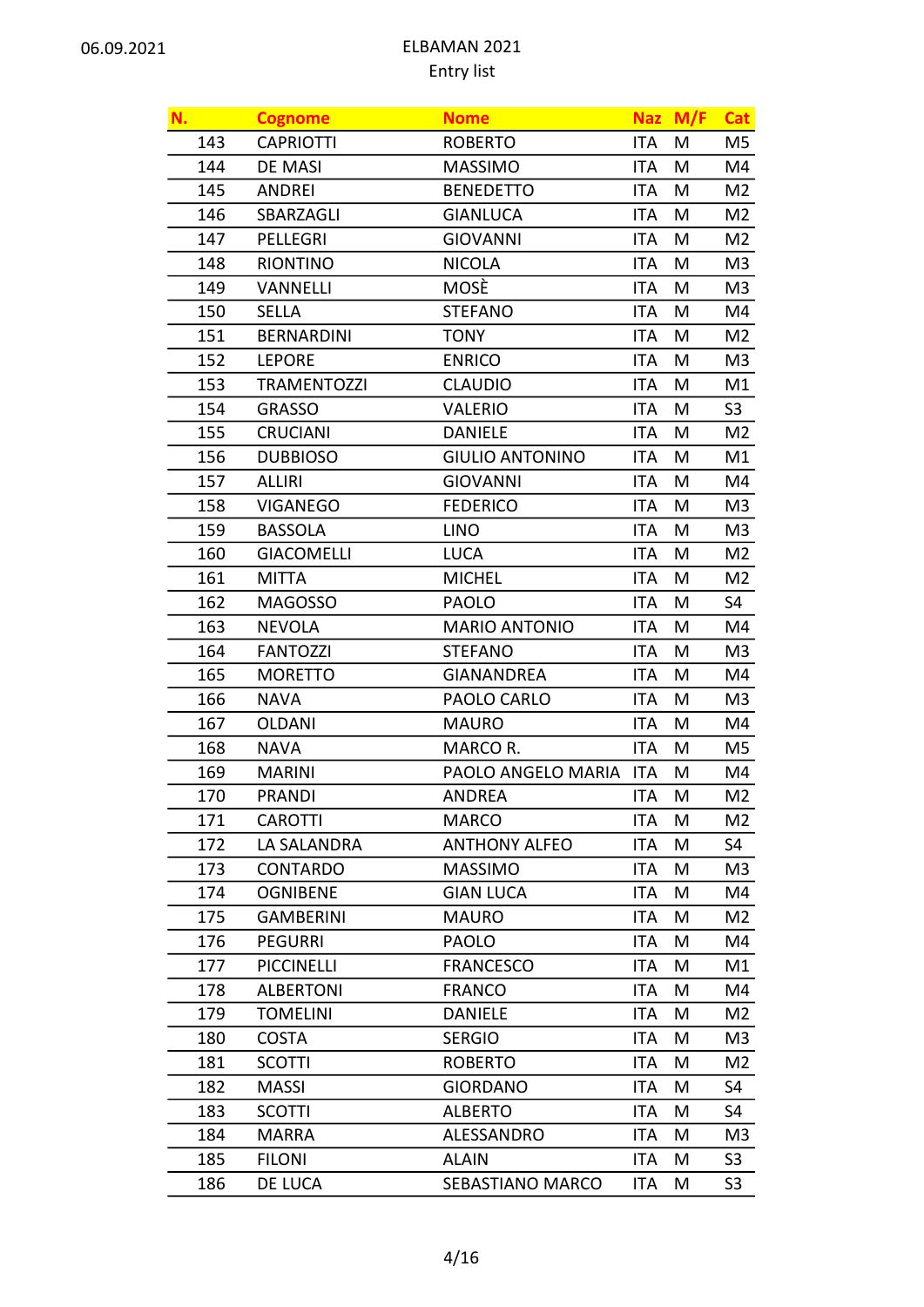| N.             | <b>Cognome</b>      | <b>Nome</b>      |            | Naz M/F | <b>Cat</b>     |
|----------------|---------------------|------------------|------------|---------|----------------|
| 187            | SONAGLIA            | <b>MASSIMO</b>   | <b>ITA</b> | M       | M <sub>3</sub> |
| 188            | <b>SEDRAN</b>       | <b>FABIO</b>     | <b>ITA</b> | M       | M1             |
| 189            | <b>BOSCHINI</b>     | <b>CLAUDIO</b>   | <b>ITA</b> | M       | M <sub>2</sub> |
| 190            | <b>VANNI</b>        | <b>MATTEO</b>    | <b>ITA</b> | M       | M1             |
| 191            | <b>CASTELLI</b>     | <b>RICCARDO</b>  | <b>ITA</b> | M       | M4             |
| 192            | <b>BERNARDI</b>     | <b>FABIO</b>     | <b>ITA</b> | M       | S4             |
| 193            | <b>PERRONE</b>      | MARCO PIERPAOLO  | <b>ITA</b> | M       | M1             |
| 194            | <b>RUATTA</b>       | <b>ANDREA</b>    | <b>ITA</b> | M       | M1             |
| 195            | SPERTINO            | <b>DAVIDE</b>    | <b>ITA</b> | M       | M1             |
| 196            | <b>MAZZOLETTI</b>   | <b>GIACOMO</b>   | <b>ITA</b> | M       | S <sub>3</sub> |
| 197            | ZANFORLIN           | <b>MAURIZIO</b>  | <b>ITA</b> | M       | M5             |
| 198            | <b>DOMENEGHETTI</b> | <b>FABRIZIO</b>  | <b>ITA</b> | M       | M <sub>3</sub> |
| 199            | <b>CIARROCCHI</b>   | <b>MAURO</b>     | <b>ITA</b> | M       | M4             |
| 200            | <b>GAVIOLI</b>      | <b>MORENO</b>    | <b>ITA</b> | M       | M3             |
| 201            | <b>CASARI</b>       | <b>MARCO</b>     | <b>ITA</b> | M       | M <sub>2</sub> |
| 202            | <b>MORELLATO</b>    | <b>SIMONE</b>    | <b>ITA</b> | M       | S <sub>3</sub> |
| 203            | <b>SELLERI</b>      | <b>STEFANO</b>   | <b>ITA</b> | M       | M4             |
| 204            | <b>MATTIAZZO</b>    | <b>ANDREA</b>    | <b>ITA</b> | M       | M1             |
| 205            | <b>FERRARO</b>      | <b>RICCARDO</b>  | <b>ITA</b> | M       | S <sub>2</sub> |
| 206            | <b>MORINI</b>       | <b>GIORGIO</b>   | <b>ITA</b> | M       | M4             |
| 207            | <b>FUSAI</b>        | <b>DAVID</b>     | <b>ITA</b> | M       | M1             |
| 208            | <b>GIARDINETTI</b>  | <b>ALBERTO</b>   | <b>ITA</b> | M       | S4             |
| 209            | <b>MONACELLI</b>    | PIER LUIGI       | <b>ITA</b> | M       | M <sub>5</sub> |
| 210            | <b>ROMANO</b>       | <b>ETTORE</b>    | <b>ITA</b> | M       | M <sub>2</sub> |
| 211            | <b>ROSSI</b>        | <b>LUCA</b>      | <b>ITA</b> | M       | M4             |
|                |                     | <b>ELBAMAN73</b> |            |         |                |
| N.             | <b>Cognome</b>      | <b>Nome</b>      | <b>Naz</b> | M/F     | <b>Cat</b>     |
| 1001           | <b>CAPOCCI</b>      | <b>MARCO</b>     | <b>ITA</b> | M       | S <sub>3</sub> |
| $\overline{a}$ | ----- <b>---</b> -  |                  |            |         |                |

|      | --------         | <u></u>               |      |   | $\tilde{}$     |
|------|------------------|-----------------------|------|---|----------------|
| 1001 | <b>CAPOCCI</b>   | <b>MARCO</b>          | ITA. | M | S <sub>3</sub> |
| 1002 | <b>TELLAROLI</b> | <b>NICOLA</b>         | ITA. | M | M1             |
| 1003 | LAVALLE          | <b>FRANCESCO</b>      | ITA. | M | S <sub>3</sub> |
| 1004 | <b>LUCCHESI</b>  | <b>FILIPPO</b>        | ITA. | M | M2             |
| 1005 | <b>CRESTA</b>    | <b>TOMMASO</b>        | ITA. | M | S <sub>3</sub> |
| 1006 | <b>MORELLI</b>   | <b>DAVID</b>          | ITA. | M | M3             |
| 1007 | <b>CAVAZZI</b>   | NICCOLO'              | ITA. | M | S <sub>3</sub> |
| 1008 | PETRILLO         | <b>ANTONIO ANDREA</b> | ITA. | M | S4             |
| 1009 | <b>VINCENZI</b>  | ALESSANDRO            | ITA. | M | S4             |
| 1010 | TERRANOVA        | ALESSANDRO            | ITA  | M | S4             |
| 1011 | <b>ZILVETTI</b>  | <b>PAOLO</b>          | ITA. | М | M <sub>2</sub> |
| 1012 | <b>EMMI</b>      | <b>MARIO</b>          | ITA. | M | M2             |
| 1013 | <b>CIACCIA</b>   | <b>ETTORE</b>         | ITA. | M | M5             |
| 1014 | <b>MILANI</b>    | <b>WALTER</b>         | ITA. | M | M3             |
| 1015 | <b>VANNUCCHI</b> | JARNO                 | ITA. | M | M2             |
| 1016 | <b>ROMANO</b>    | <b>ANTONIO</b>        | ITA  | M | M2             |
|      |                  |                       |      |   |                |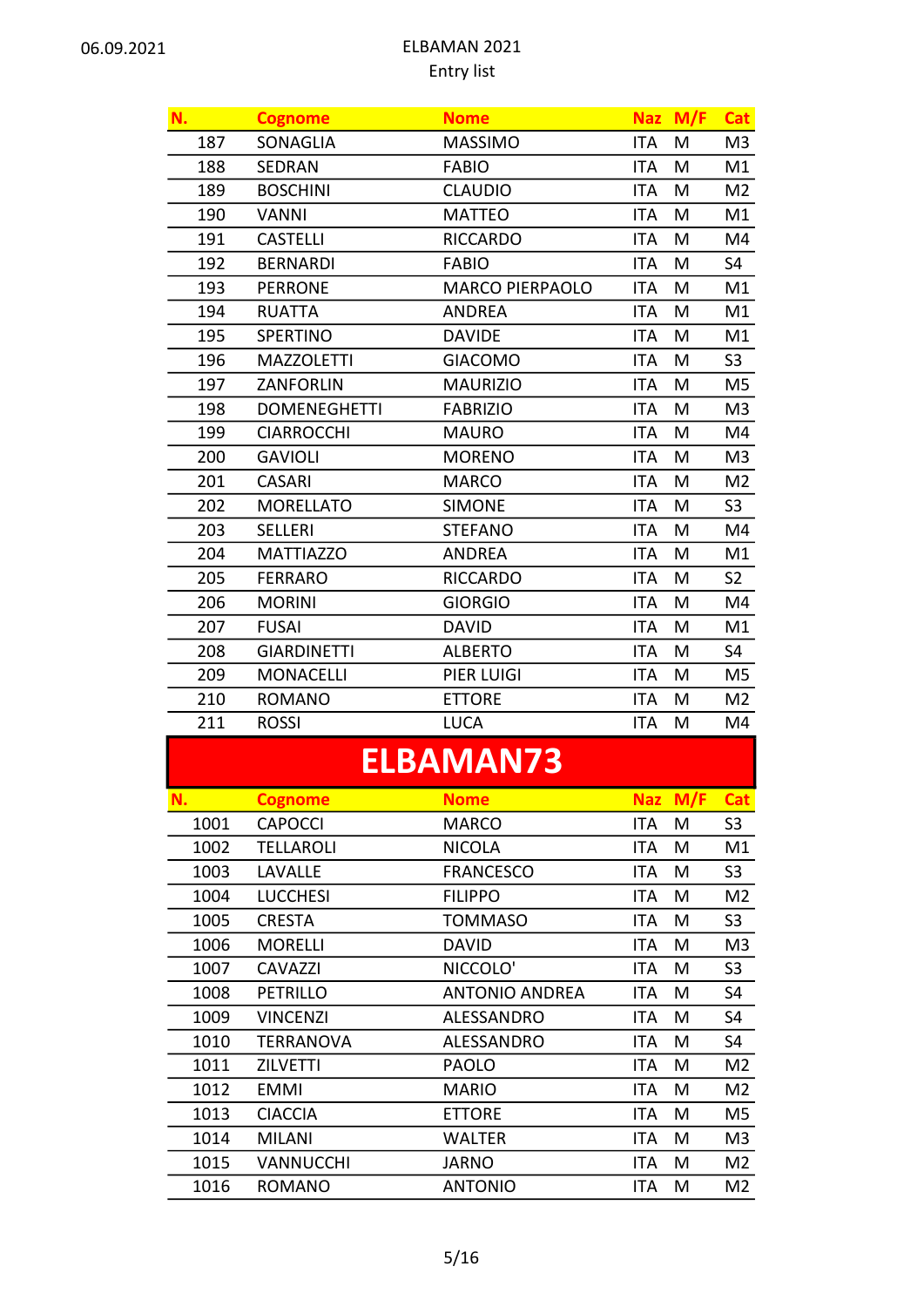| N.   | <b>Cognome</b>           | <b>Nome</b>            |            | Naz M/F | <b>Cat</b>     |
|------|--------------------------|------------------------|------------|---------|----------------|
| 1017 | <b>DALBON</b>            | <b>MICHELE</b>         | <b>ITA</b> | M       | M <sub>2</sub> |
| 1018 | <b>ROSSI</b>             | <b>PAOLO</b>           | <b>ITA</b> | M       | S4             |
| 1019 | <b>BOSCOLO BACCHETTO</b> | <b>SERGIO</b>          | <b>ITA</b> | M       | M1             |
| 1020 | <b>MUENZEL</b>           | <b>THOMAS</b>          | <b>GER</b> | M       | M4             |
| 1021 | <b>ITALO</b>             | <b>MAURIZIO</b>        | <b>ITA</b> | M       | M <sub>3</sub> |
| 1022 | <b>LAIOLO</b>            | PIER SECONDO           | <b>ITA</b> | M       | M6             |
| 1023 | SABATINO                 | <b>MARCO</b>           | <b>ITA</b> | M       | M1             |
| 1024 | <b>BRONZO</b>            | <b>LUCA</b>            | <b>ITA</b> | M       | M3             |
| 1025 | <b>VITALI</b>            | <b>RICCARDO</b>        | <b>ITA</b> | M       | M1             |
| 1026 | <b>VITALI</b>            | <b>ANDREA</b>          | <b>ITA</b> | M       | M <sub>2</sub> |
| 1027 | <b>SANTINI</b>           | <b>CRISTIAN</b>        | <b>ITA</b> | M       | M <sub>2</sub> |
| 1028 |                          |                        |            |         |                |
| 1029 | <b>MARINI</b>            | <b>MATTEO</b>          | <b>ITA</b> | M       | M1             |
| 1030 | <b>ALBERTI</b>           | <b>GIORGIO</b>         | <b>ITA</b> | M       | S <sub>4</sub> |
| 1031 | ZANNONI                  | ALESSANDRO             | <b>ITA</b> | M       | S4             |
| 1032 | <b>BOLLETTA</b>          | <b>CLAUDIO</b>         | <b>ITA</b> | M       | M4             |
| 1033 | <b>RICCI</b>             | <b>STEFANO</b>         | <b>ITA</b> | M       | <b>S4</b>      |
| 1034 | <b>SCOLARI</b>           | <b>ARMANDO</b>         | <b>ITA</b> | M       | M8             |
| 1035 | <b>FANTONE</b>           | <b>MARCO ERNESTO</b>   | <b>ITA</b> | M       | M3             |
| 1036 | <b>DE BLASI</b>          | <b>PIERPAOLO</b>       | <b>ITA</b> | M       | M1             |
| 1037 | <b>SACHERO</b>           | <b>GIUSEPPE VERO</b>   | <b>ITA</b> | M       | M3             |
| 1038 | <b>CERESI</b>            | <b>PAOLO</b>           | <b>ITA</b> | M       | M4             |
| 1039 | CAROLA                   | <b>LUCA</b>            | <b>ITA</b> | M       | M1             |
| 1040 | <b>HEFFLER</b>           | <b>VALERIO</b>         | <b>ITA</b> | M       | M4             |
| 1041 | <b>GIUSTI</b>            | MARCO G.               | <b>ITA</b> | M       | M4             |
| 1042 | <b>AITA</b>              | <b>FEDERICO</b>        | <b>ITA</b> | M       | M1             |
| 1043 | <b>FIUMARA</b>           | <b>MAXIMILIANO</b>     | <b>ITA</b> | M       | <b>S4</b>      |
| 1044 | ANGELONE                 | PAOLO MARIA            | ITA        | M       | M <sub>3</sub> |
| 1045 | <b>GOVERNA</b>           | <b>GIANNI</b>          | ITA        | M       | M3             |
| 1046 | <b>MANZI</b>             | <b>GIANLUCA</b>        | <b>ITA</b> | M       | M2             |
| 1047 | <b>TRESOLDI</b>          | <b>ANDREA</b>          | <b>ITA</b> | M       | M2             |
| 1048 | <b>LAPOLLA</b>           | <b>CLAUDIO</b>         | <b>ITA</b> | M       | M1             |
| 1049 | <b>FIORETTI</b>          | <b>MARCO</b>           | <b>ITA</b> | M       | M5             |
| 1050 | <b>MASI</b>              | <b>GIACOMO</b>         | <b>ITA</b> | M       | M2             |
| 1051 | <b>NORCIA</b>            | <b>ANTONIO</b>         | <b>ITA</b> | M       | M2             |
| 1052 | <b>GUIDOTTI</b>          | <b>CHRISTIAN</b>       | <b>ITA</b> | M       | M <sub>2</sub> |
| 1053 | <b>GAMBONE</b>           | <b>ANTONIO PALMINO</b> | <b>ITA</b> | M       | S4             |
| 1054 | <b>DOMINICI</b>          | <b>LUCA</b>            | <b>ITA</b> | M       | M2             |
| 1055 | <b>IACOBONI</b>          | <b>LUCA</b>            | <b>ITA</b> | M       | M2             |
| 1056 | <b>MUELLER</b>           | <b>GUENNI</b>          | <b>GER</b> | M       | M5             |
| 1057 | <b>VISCHETTI</b>         | <b>GESUALDO</b>        | <b>ITA</b> | M       | M1             |
| 1058 | DE IORIS                 | <b>MAURO</b>           | <b>ITA</b> | M       | M <sub>3</sub> |
| 1059 | <b>ROSATI</b>            | <b>GIOVANNI</b>        | <b>ITA</b> | M       | M2             |
| 1060 | <b>MONTI</b>             | <b>FEDERICO</b>        | ITA        | M       | S4             |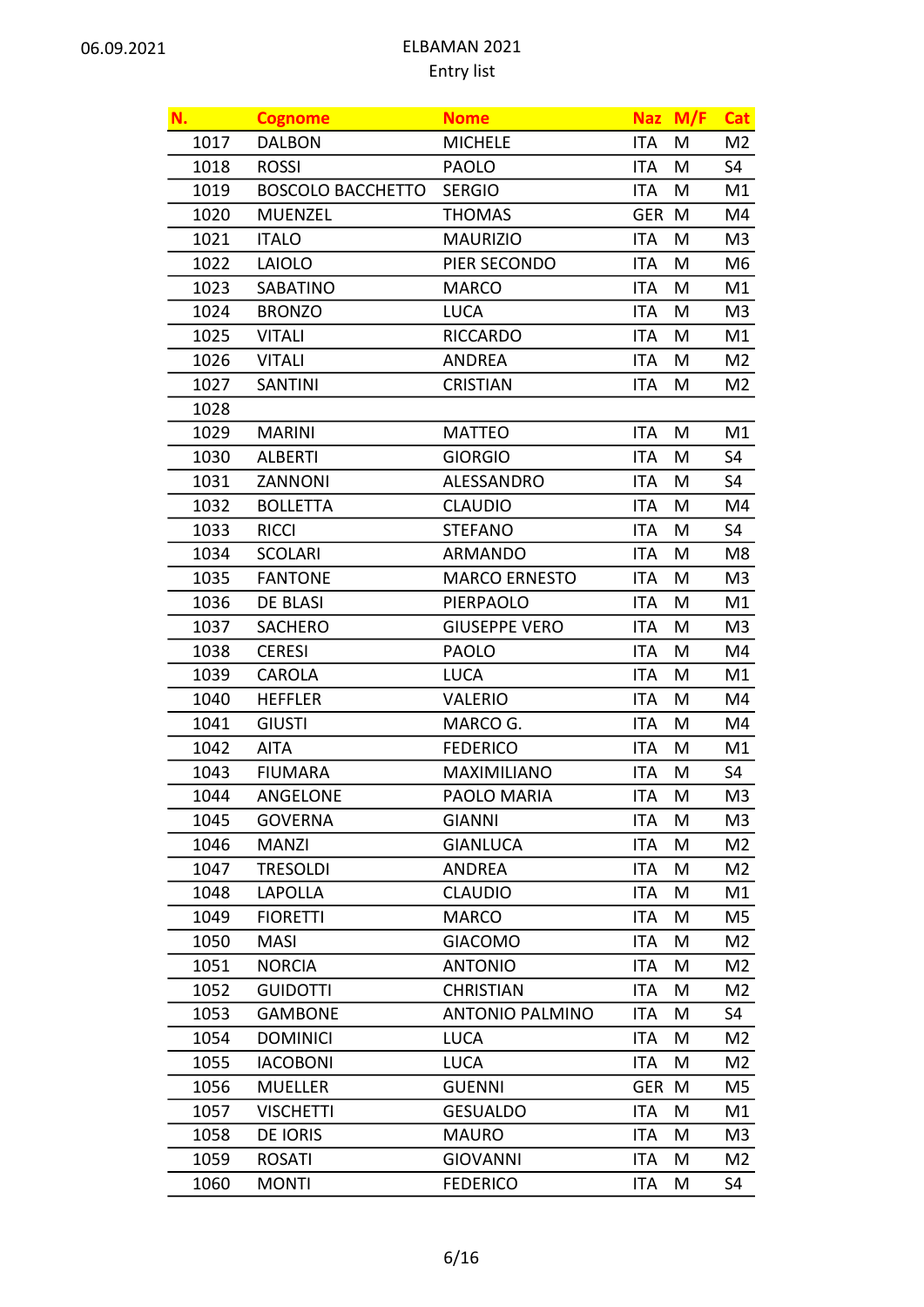| N.   | <b>Cognome</b>     | <b>Nome</b>            |            | Naz M/F | <b>Cat</b>     |
|------|--------------------|------------------------|------------|---------|----------------|
| 1061 | <b>NOVELLO</b>     | <b>FRANCO</b>          | <b>ITA</b> | M       | M2             |
| 1062 | <b>TENEGGI</b>     | <b>MIRCO</b>           | <b>ITA</b> | M       | M <sub>2</sub> |
| 1063 | <b>CASIRAGHI</b>   | <b>GILBERTO</b>        | <b>ITA</b> | M       | M <sub>3</sub> |
| 1064 | <b>MAURI</b>       | MASSIMILIANO           | <b>ITA</b> | M       | M3             |
| 1065 | <b>IMPEDUGLIA</b>  | <b>CHRISTIAN</b>       | <b>ITA</b> | M       | M <sub>2</sub> |
| 1066 | <b>PACINI</b>      | ALESSANDRO             | <b>ITA</b> | M       | M1             |
| 1067 | <b>ROSATI</b>      | <b>MASSIMO</b>         | <b>ITA</b> | M       | M5             |
| 1068 | SOAVI              | <b>SILVANO</b>         | <b>ITA</b> | M       | M5             |
| 1069 | <b>GELATI</b>      | <b>MASSIMO</b>         | <b>ITA</b> | M       | M3             |
| 1070 | DE LUCA            | <b>ANTONIO</b>         | <b>ITA</b> | M       | M <sub>2</sub> |
| 1071 | <b>BRAGATO</b>     | <b>MARCO</b>           | <b>ITA</b> | M       | M3             |
| 1072 | <b>ROTELLA</b>     | <b>STEFANO</b>         | <b>ITA</b> | M       | M <sub>3</sub> |
| 1073 | <b>SOLAGNA</b>     | <b>ROBERTO</b>         | <b>ITA</b> | M       | M3             |
| 1074 | <b>FABBRI</b>      | ANSELMO                | <b>ITA</b> | M       | M2             |
| 1075 | <b>ORSATO</b>      | ALESSANDRO             | <b>ITA</b> | M       | M1             |
| 1076 | <b>TOLLARDO</b>    | <b>DIEGO</b>           | <b>ITA</b> | M       | M3             |
| 1077 | CARRERA            | SAMUELE                | <b>ITA</b> | M       | M4             |
| 1078 | CASAGRANDE         | <b>GIANLUCA</b>        | <b>ITA</b> | M       | M <sub>3</sub> |
| 1079 | <b>COSTELLA</b>    | <b>FERRUCCIO</b>       | <b>ITA</b> | M       | M1             |
| 1080 | <b>PISCOPO</b>     | <b>ANDREA</b>          | <b>ITA</b> | M       | S4             |
| 1081 | <b>MENOTTI</b>     | <b>MAURO</b>           | <b>ITA</b> | M       | M4             |
| 1082 | LUIS               | <b>DANIELE</b>         | <b>ITA</b> | M       | M <sub>2</sub> |
| 1083 | <b>SCOTTI</b>      | <b>MARCO</b>           | <b>ITA</b> | M       | M2             |
| 1084 | SPREAFICO          | <b>FILIPPO</b>         | <b>ITA</b> | M       | M3             |
| 1085 | DE BENEDETTO       | <b>VITO</b>            | <b>ITA</b> | M       | M4             |
| 1086 | <b>BARDINI</b>     | <b>FERNANDO</b>        | <b>ITA</b> | M       | M1             |
| 1087 | <b>CAPECCI</b>     | <b>NICCOLÒ</b>         | <b>ITA</b> | M       | S4             |
| 1088 | SOTTANI            | <b>GIACOMO</b>         | ITA        | M       | M2             |
| 1089 | <b>GRACCI</b>      | ANDREA                 | ITA        | M       | S4             |
| 1090 | <b>GIAMUNDO</b>    | <b>ANGELO ANTONIO</b>  | <b>ITA</b> | M       | M3             |
| 1091 | <b>PENNACCHI</b>   | <b>DANIELE</b>         | <b>ITA</b> | M       | M2             |
| 1092 | <b>BACCI</b>       | <b>GABRIELE</b>        | <b>ITA</b> | M       | M1             |
| 1093 | <b>MONTANUCCI</b>  | <b>STEFANO</b>         | <b>ITA</b> | M       | S <sub>3</sub> |
| 1094 | <b>NUNZIATI</b>    | ANGELO                 | <b>ITA</b> | M       | M4             |
| 1095 | <b>DONÀ</b>        | <b>GUIDO</b>           | <b>ITA</b> | M       | M7             |
| 1096 | <b>SOUCEK</b>      | <b>FILIP</b>           | <b>CZE</b> | M       | S4             |
| 1097 | SIVO               | <b>IVANO</b>           | ITA        | M       | S <sub>3</sub> |
| 1098 | <b>MENZEL</b>      | <b>MARIO</b>           | <b>GER</b> | M       | M2             |
| 1099 | <b>RAPINO</b>      | <b>PAOLO FRANCESCO</b> | <b>ITA</b> | M       | M1             |
| 1100 | <b>TORCIANTI</b>   | <b>GABRIELE</b>        | <b>ITA</b> | M       | M3             |
| 1101 | <b>COSTAMAGNA</b>  | <b>CHIARA</b>          | <b>ITA</b> | F       | S <sub>3</sub> |
| 1102 | <b>COMINARDI</b>   | <b>CRISTINA</b>        | <b>ITA</b> | F       | M3             |
| 1103 | <b>POLI</b>        | <b>FRANCESCA</b>       | <b>ITA</b> | F       | S <sub>4</sub> |
| 1104 | <b>BRIZIARELLI</b> | <b>BARBARA</b>         | <b>ITA</b> | F.      | M2             |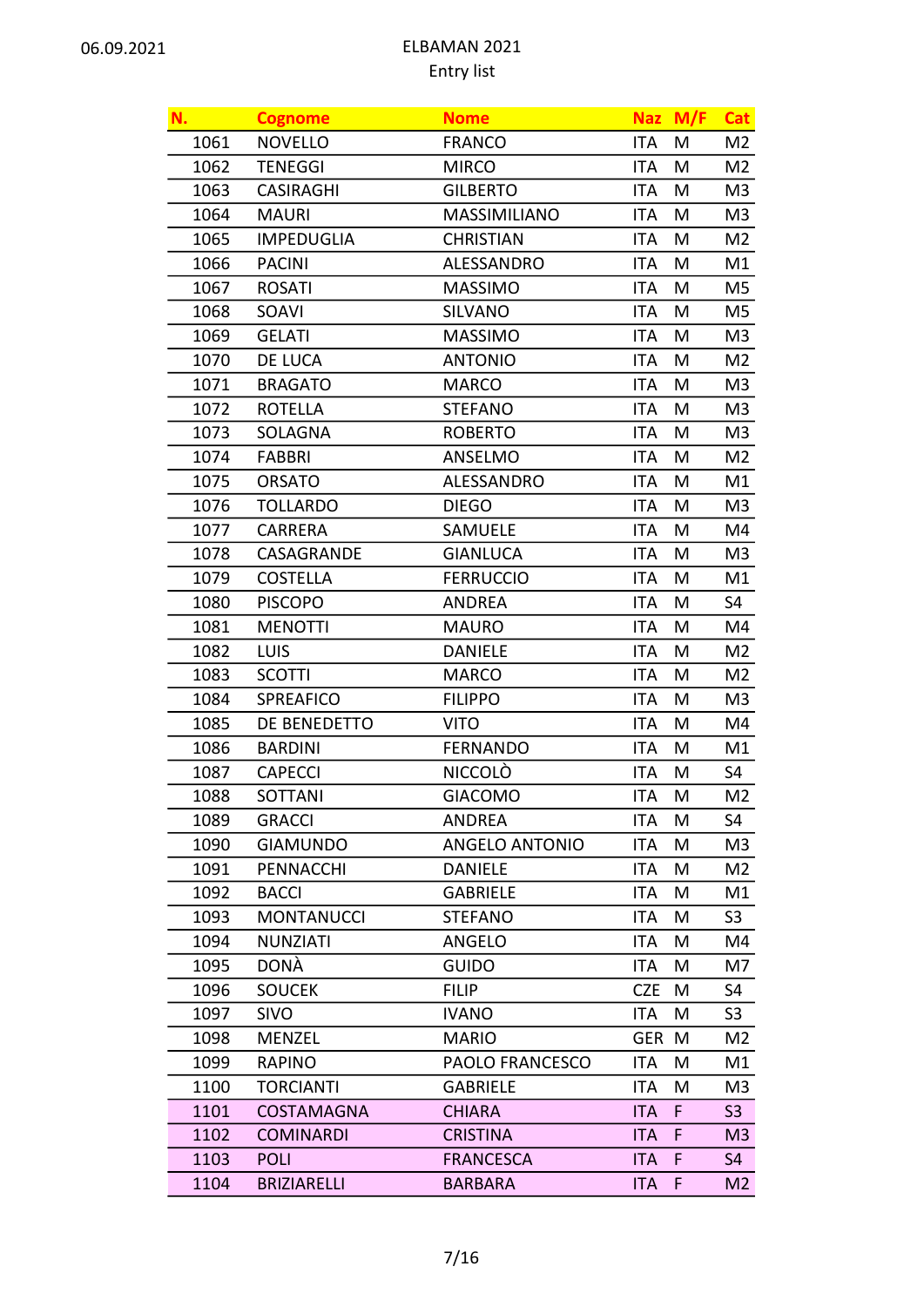| N.   | <b>Cognome</b>     | <b>Nome</b>                 |                  | Naz M/F      | Cat            |
|------|--------------------|-----------------------------|------------------|--------------|----------------|
| 1105 | <b>MARTINO</b>     | <b>STEFANIA</b>             | <b>ITA</b>       | F            | M <sub>2</sub> |
| 1106 | <b>MAROCCI</b>     | <b>ELENA EMILIA</b>         | <b>ITA</b>       | F            | M4             |
| 1107 | <b>BONARDI</b>     | <b>FABIANA</b>              | <b>ITA</b>       | F            | S <sub>3</sub> |
| 1108 | <b>COLOMBO</b>     | <b>CRISTINA</b>             | <b>ITA</b>       | F            | M3             |
| 1109 | <b>MAREGA</b>      | <b>DANIELA</b>              | <b>ITA</b>       | F            | M <sub>3</sub> |
| 1110 | <b>FARICELLI</b>   | <b>VALENTINA</b>            | <b>ITA</b>       | F            | M1             |
| 1111 | <b>PELAFIOCCHE</b> | <b>MONIA</b>                | <b>ITA</b>       | F            | M3             |
| 1112 | <b>CARRARA</b>     | <b>MANUELA</b>              | <b>ITA</b>       | F            | M <sub>3</sub> |
| 1113 | <b>GALIMBERTI</b>  | <b>ALESSANDRA</b>           | <b>ITA</b>       | F            | M3             |
| 1114 | <b>GARAMPELLI</b>  | <b>STEFANIA PIERA GIUSE</b> | <b>ITA</b>       | F            | M4             |
| 1115 | <b>CERESI</b>      | <b>MARTINA</b>              | <b>ITA</b>       | F            | S <sub>1</sub> |
| 1116 | <b>GUGOLE</b>      | <b>CLAUDIA</b>              | <b>ITA</b>       | F            | M3             |
| 1117 | <b>NERI</b>        | <b>FRANCESCA ROMANA</b>     | <b>ITA</b>       | F            | S <sub>2</sub> |
| 1118 | <b>SAMBO</b>       | <b>ILARIA</b>               | <b>ITA</b>       | F            | M3             |
| 1119 | <b>GALASSO</b>     | <b>PAOLA</b>                | <b>ITA</b>       | F            | M <sub>3</sub> |
| 1120 | <b>STRATA</b>      | <b>MARGHERITA</b>           | <b>ITA</b>       | F            | M7             |
| 1121 | <b>MORELLI</b>     | <b>KLIZIA</b>               | <b>ITA</b>       | F            | S <sub>3</sub> |
| 1122 | <b>MONTI</b>       | <b>ELISA</b>                | <b>ITA</b>       | F            | M1             |
| 1123 | <b>VASSILI</b>     | <b>CHIARA</b>               | <b>ITA</b>       | F            | S3             |
| 1124 | <b>VRÁTNÁ</b>      | <b>ALENA</b>                | <b>CZE</b>       | F            | M4             |
| 1125 | <b>SPRAWKA</b>     | <b>MARTA</b>                | POL F            |              | <b>S2</b>      |
| 1126 | <b>MATARRELLI</b>  | <b>GENOVEFFA</b>            | <b>ITA</b>       | F            | M1             |
| 1127 | <b>MANZINI</b>     | <b>CHIARA</b>               | <b>ITA</b>       | F            | S <sub>2</sub> |
| 1128 | PUNCOCHAROVA       | <b>DITA</b>                 | <b>CZE</b>       | F            | M1             |
| 1129 | <b>MARTINI</b>     | <b>MICHELA</b>              | <b>ITA</b>       | F            | S <sub>3</sub> |
| 1130 | <b>STEINER</b>     | <b>MICHÈLE</b>              | <b>SUI</b>       | F            | S <sub>3</sub> |
| 1131 | <b>DI BAGGIO</b>   | <b>BARBARA LETIZIA</b>      | <b>ITA</b>       | F            | S <sub>3</sub> |
| 1132 | <b>SAUNDERS</b>    | TIFFANY                     | GBR <sub>F</sub> |              | M1             |
| 1133 | <b>COSTE</b>       | <b>MORGANE</b>              | FRA F            |              | S <sub>2</sub> |
| 1134 | <b>GONCALVES</b>   | <b>SOPHIE</b>               | FRA F            |              | S4             |
| 1135 | <b>SKONTORP</b>    | <b>ISABELLE</b>             | <b>NOR F</b>     |              | M <sub>3</sub> |
| 1136 | <b>BOLLEA</b>      | <b>SILVIA</b>               | <b>ITA</b>       | $\mathsf{F}$ | M <sub>2</sub> |
| 1137 | <b>BELOTTI</b>     | <b>SARA</b>                 | <b>ITA</b>       | F            | M1             |
| 1138 | <b>FRANKFURTH</b>  | <b>INGRID</b>               | GER F            |              | M2             |
| 1139 | <b>BROICH</b>      | <b>STEFANIE</b>             | GER F            |              | M1             |
| 1140 | <b>MANNI</b>       | <b>MONIA</b>                | <b>ITA</b>       | F            | M <sub>2</sub> |
| 1141 | <b>SASSOLINI</b>   | <b>SERENA</b>               | <b>ITA</b>       | F            | M4             |
| 1142 | <b>RICCI</b>       | <b>VALENTINA</b>            | <b>ITA</b>       | F            | M1             |
| 1143 | <b>MENCARELLI</b>  | <b>MARTA</b>                | <b>ITA</b>       | F            | M <sub>2</sub> |
| 1144 | <b>DAVOLIO</b>     | <b>MARIAGRAZIA MARINA</b>   | <b>ITA</b>       | F            | M4             |
| 1145 | <b>MANCIN</b>      | <b>JENNY</b>                | <b>ITA</b>       | F            | M1             |
| 1146 | <b>CAVALIERI</b>   | <b>VIOLA</b>                | <b>ITA</b>       | F            | S3             |
| 1147 | <b>MUZZI</b>       | <b>ALESSANDRA</b>           | <b>ITA</b>       | F            | M <sub>3</sub> |
| 1148 | <b>BERTELLI</b>    | <b>BARBARA</b>              | <b>ITA</b>       | F.           | M1             |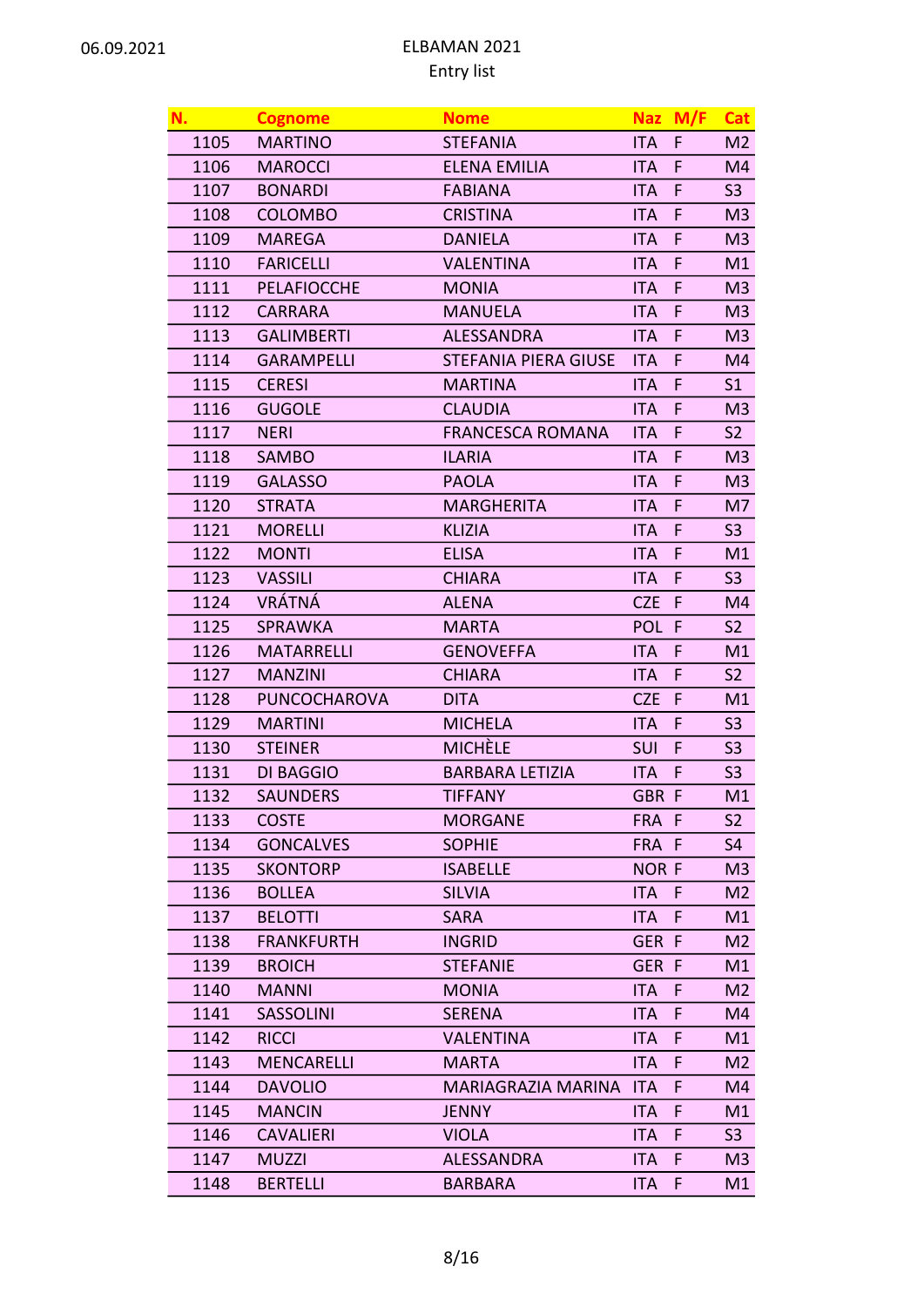| N.   | <b>Cognome</b>         | <b>Nome</b>         |              | Naz M/F | Cat            |
|------|------------------------|---------------------|--------------|---------|----------------|
| 1149 | <b>TRONCANA</b>        | <b>ROSANGELA</b>    | <b>ITA</b>   | F.      | M1             |
| 1150 | <b>KRAUSE</b>          | <b>JETTE ANDREA</b> | GER F        |         | M1             |
| 1151 | <b>FIORETTI</b>        | <b>FRANCESCA</b>    | <b>ITA</b>   | F       | M3             |
| 1152 | <b>NAVA</b>            | <b>ARIANNA PIA</b>  | <b>ITA</b>   | F       | S <sub>2</sub> |
| 1153 | <b>VILLAREJO DENIA</b> | <b>PATRICIA</b>     | <b>ESP</b>   | F       | M <sub>3</sub> |
| 1154 | <b>RONCHINI</b>        | <b>DONATA</b>       | <b>ITA</b>   | F       | M3             |
| 1155 | <b>RESTANI</b>         | <b>SARA</b>         | <b>ITA</b>   | F       | M <sub>2</sub> |
| 1156 | <b>MIRAMONTI</b>       | <b>MADDALENA</b>    | <b>ITA</b>   | F       | S <sub>3</sub> |
| 1157 | <b>GIANNINI</b>        | <b>LUISA</b>        | <b>ITA</b>   | F       | M1             |
| 1158 | <b>BERTELLE</b>        | <b>ANNALISA</b>     | <b>ITA</b>   | F       | S <sub>3</sub> |
| 1159 | <b>FORNARI</b>         | <b>MONIA</b>        | <b>ITA</b>   | F       | M <sub>3</sub> |
| 1160 | <b>SANZOGNI</b>        | <b>MARIA ENZA</b>   | <b>ITA</b>   | F       | M3             |
| 1161 | <b>BERGESIO</b>        | <b>SARA</b>         | <b>ITA</b>   | F       | S <sub>1</sub> |
| 1162 | <b>CROSETTO</b>        | <b>SARA</b>         | <b>ITA</b>   | F       | S <sub>1</sub> |
| 1163 | <b>BACCO</b>           | <b>ANNALISA</b>     | <b>ITA</b>   | F       | M3             |
| 1164 | <b>PORTA</b>           | <b>NADIA</b>        | <b>ITA</b>   | F       | S <sub>4</sub> |
| 1165 |                        |                     |              |         |                |
| 1166 | <b>GIUSTI</b>          | <b>AGNESE</b>       | <b>ITA</b>   | F       | M1             |
| 1167 | D'AMICO                | <b>ROBERTA</b>      | <b>ITA</b>   | F       | M4             |
| 1168 | <b>NERI</b>            | <b>SERENA</b>       | <b>ITA</b>   | F       | M1             |
| 1169 | <b>NERI</b>            | <b>CHIARA</b>       | <b>ITA</b>   | F       | S3             |
| 1170 | <b>SACCINTO</b>        | <b>GRAZIELLA</b>    | <b>ITA</b>   | F.      | M1             |
| 1201 | <b>VOLZ</b>            | <b>TORSTEN</b>      | GER M        |         | M4             |
| 1202 | CASO                   | <b>MARCO</b>        | <b>ITA</b>   | M       | M2             |
| 1203 | <b>JOCHUM</b>          | <b>MARKUS</b>       | AUT M        |         | M6             |
| 1204 | МA                     | <b>PAOLO</b>        | <b>ITA</b>   | M       | S4             |
| 1205 | <b>BAKKEN</b>          | ROLF M.             | <b>NOR M</b> |         | M3             |
| 1206 | <b>PROFASKA</b>        | <b>DETLEF</b>       | GER M        |         | M6             |
| 1207 | <b>VIRDI</b>           | <b>CHRISTIAN</b>    | ITA          | M       | S <sub>3</sub> |
| 1208 | <b>SACCHI</b>          | LORENZO             | ITA          | M       | S3             |
| 1209 | <b>BAUM</b>            | TILMANN             | GER M        |         | M3             |
| 1210 | <b>FUCHS</b>           | <b>MICHAEL</b>      | AUT M        |         | M4             |
| 1211 | <b>WOLF</b>            | <b>JOHN</b>         | USA M        |         | S4             |
| 1212 | <b>DI LECCE</b>        | PIERANDREA          | ITA          | M       | M3             |
| 1213 | <b>VAN DER MAST</b>    | SIJBRAND            | <b>NED</b>   | M       | S4             |
| 1214 | <b>PAIRONA</b>         | <b>MARCO</b>        | <b>ITA</b>   | M       | M2             |
| 1215 | <b>ROMEO</b>           | <b>FRANCESCO</b>    | ITA          | M       | S <sub>2</sub> |
| 1216 | <b>THUNER</b>          | <b>TOM</b>          | <b>SUI</b>   | M       | M2             |
| 1217 | <b>COTTI</b>           | <b>ROBERTO</b>      | <b>ITA</b>   | M       | M4             |
| 1218 | <b>COTTI</b>           | <b>GIACOMO</b>      | <b>ITA</b>   | M       | S <sub>1</sub> |
| 1219 | <b>MARCANTOGNINI</b>   | <b>SERGIO</b>       | <b>ITA</b>   | M       | S4             |
| 1220 | <b>SCACCHETTI</b>      | <b>CLAUDIO</b>      | ITA          | M       | S4             |
| 1221 | <b>KOETTENSTORFER</b>  | <b>MICHAEL</b>      | GER M        |         | M4             |
| 1222 | <b>URBAN</b>           | <b>FILIP</b>        | <b>CZE</b>   | M       | S1             |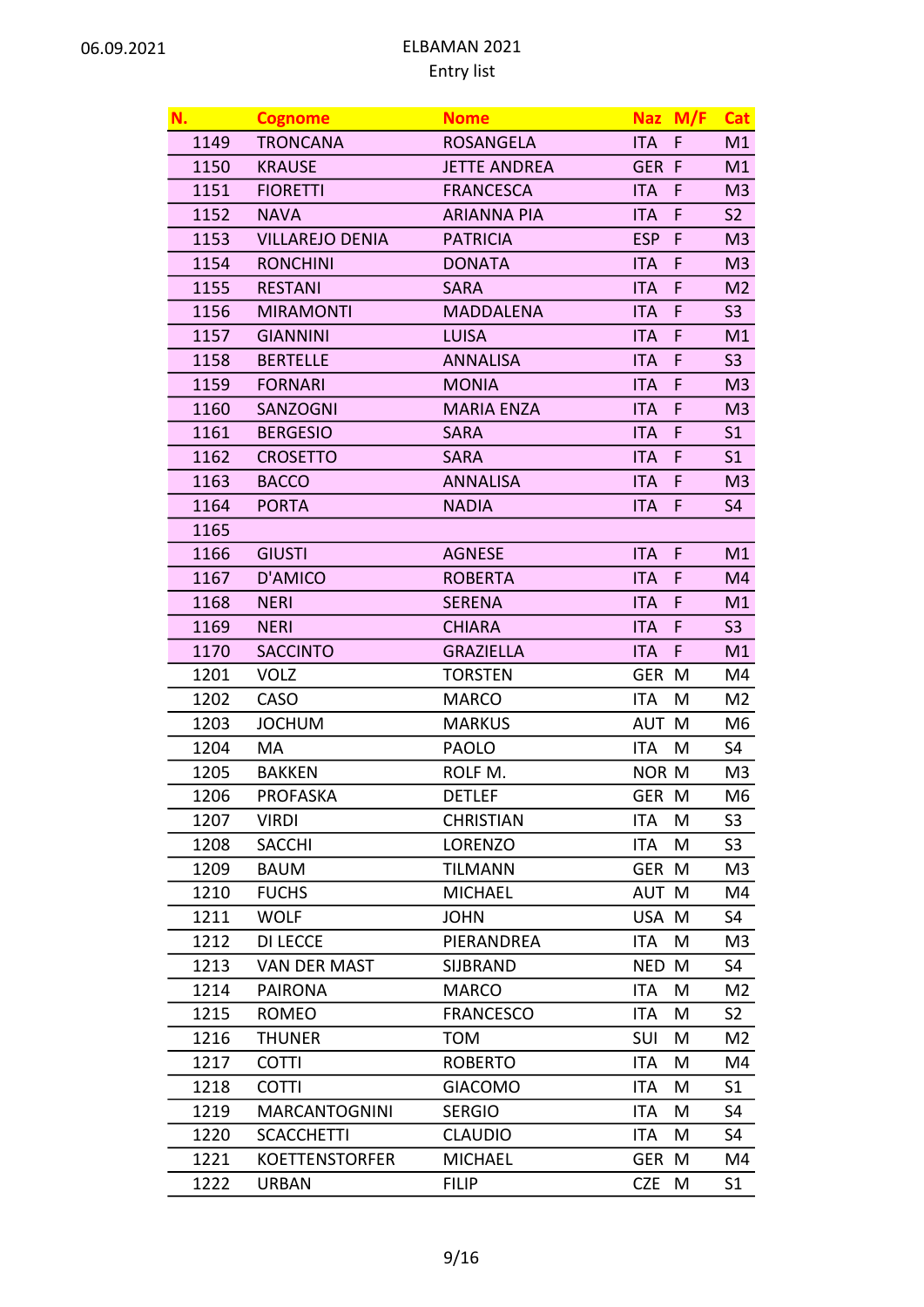| N.   | <b>Cognome</b>     | <b>Nome</b>         | <b>Naz</b>   | M/F | Cat            |
|------|--------------------|---------------------|--------------|-----|----------------|
| 1223 | <b>URBAN</b>       | <b>MIROSLAV</b>     | <b>CZE</b>   | M   | M3             |
| 1224 | <b>JARDEZ</b>      | <b>AXEL</b>         | <b>FRA</b>   | M   | M3             |
| 1225 | <b>ACCONCIA</b>    | <b>FRANCESCO</b>    | <b>ITA</b>   | M   | S4             |
| 1226 | <b>VENTURA</b>     | <b>MASSIMO</b>      | <b>ITA</b>   | M   | M3             |
| 1227 | <b>LEFERT</b>      | <b>GUILLAUME</b>    | <b>FRA</b>   | M   | M1             |
| 1228 | <b>ALLAIRE</b>     | <b>ALEXANDRE</b>    | <b>FRA</b>   | M   | M1             |
| 1229 | <b>TAGLIABUE</b>   | <b>RODOLFO</b>      | <b>ITA</b>   | M   | M4             |
| 1230 | <b>MICHÁLEK</b>    | <b>MARTIN</b>       | <b>CZE</b>   | M   | M2             |
| 1231 | <b>MADER</b>       | <b>ROLAND</b>       | <b>SUI</b>   | M   | M4             |
| 1232 | <b>RESSIA</b>      | <b>FAUSTO</b>       | <b>ITA</b>   | M   | M <sub>2</sub> |
| 1233 | <b>CRESPI</b>      | <b>ROBERTO</b>      | ITA.         | M   | M4             |
| 1234 | <b>COSTE</b>       | <b>PHILIPPE</b>     | <b>FRA</b>   | M   | M4             |
| 1235 | <b>WESTRELIN</b>   | <b>FRANCK</b>       | <b>FRA</b>   | M   | M3             |
| 1236 | <b>DEBRABANDER</b> | <b>XAVIER</b>       | <b>FRA</b>   | M   | M3             |
| 1237 | <b>SKINNER</b>     | <b>LUKE</b>         | CAN M        |     | M1             |
| 1238 | <b>SALEK</b>       | <b>MARTIN</b>       | <b>CZE</b>   | M   | M3             |
| 1239 | <b>SAUNDERS</b>    | <b>DAVID</b>        | <b>ESP</b>   | M   | M4             |
| 1240 | <b>FOCARDI</b>     | <b>GABRIELE</b>     | <b>ITA</b>   | M   | S <sub>2</sub> |
| 1241 | <b>VIRDIS</b>      | <b>DIEGO</b>        | ITA          | M   | M1             |
| 1242 | <b>SCHMOCKER</b>   | <b>RUEDI</b>        | SUI          | M   | M3             |
| 1243 | SAMDAL             | <b>SVERRE</b>       | <b>NOR M</b> |     | M5             |
| 1244 | <b>JUNGKUNZ</b>    | <b>CLEMENS</b>      | GER M        |     | M4             |
| 1245 | <b>MONTI</b>       | <b>DANIELE</b>      | <b>ITA</b>   | M   | S4             |
| 1246 | <b>SEMPRINI</b>    | <b>MARCO ANDREA</b> | <b>ITA</b>   | M   | M4             |
| 1247 | <b>LERCHER</b>     | <b>UWE</b>          | <b>GER</b>   | M   | M4             |
| 1248 | <b>GALBIATI</b>    | <b>ALESSIO</b>      | <b>ITA</b>   | M   | M1             |
| 1249 | VASCO              | <b>ANDREA</b>       | <b>ITA</b>   | M   | S <sub>4</sub> |
| 1250 | <b>GALIMBERTI</b>  | <b>MASSIMO</b>      | ITA          | M   | M <sub>3</sub> |
| 1251 | SAVASTANO          | <b>MARCO</b>        | ITA          | M   | M2             |
| 1252 | <b>CEREDA</b>      | <b>LELIO</b>        | GBR          | M   | S4             |
| 1253 | <b>TONGIANI</b>    | <b>FRANCESCO</b>    | ITA          | M   | M2             |
| 1254 | <b>LIBERO</b>      | <b>LINO</b>         | <b>ITA</b>   | M   | M5             |
| 1255 | <b>DUCHI</b>       | ALESSANDRO          | <b>ITA</b>   | M   | M2             |
| 1256 | <b>GEISSLER</b>    | <b>KONRAD</b>       | <b>SUI</b>   | M   | M2             |
| 1257 | <b>ANTONELLI</b>   | <b>ALESSIO</b>      | ITA          | M   | M1             |
| 1258 | <b>MEDICI</b>      | RENÉ                | GER M        |     | M2             |
| 1259 | <b>MARTIN</b>      | <b>CZERNIK</b>      | GER M        |     | M3             |
| 1260 | LANGHAMMER         | <b>TOMAS</b>        | <b>CZE</b>   | M   | M3             |
| 1261 | <b>MOSER</b>       | <b>STEPHAN</b>      | <b>SUI</b>   | M   | M3             |
| 1262 | <b>HASTREITER</b>  | <b>VALENTIN</b>     | <b>GER</b>   | M   | S <sub>1</sub> |
| 1263 | <b>SESTINI</b>     | <b>FABIO</b>        | ITA          | M   | M3             |
| 1264 | HÖTTECKE           | <b>THOMAS</b>       | GER M        |     | M3             |
| 1265 | <b>RUSTICHINI</b>  | <b>ANDREA</b>       | <b>ITA</b>   | M   | S <sub>2</sub> |
| 1266 | SAQUELLA           | <b>ARNALDO</b>      | ITA          | M   | M1             |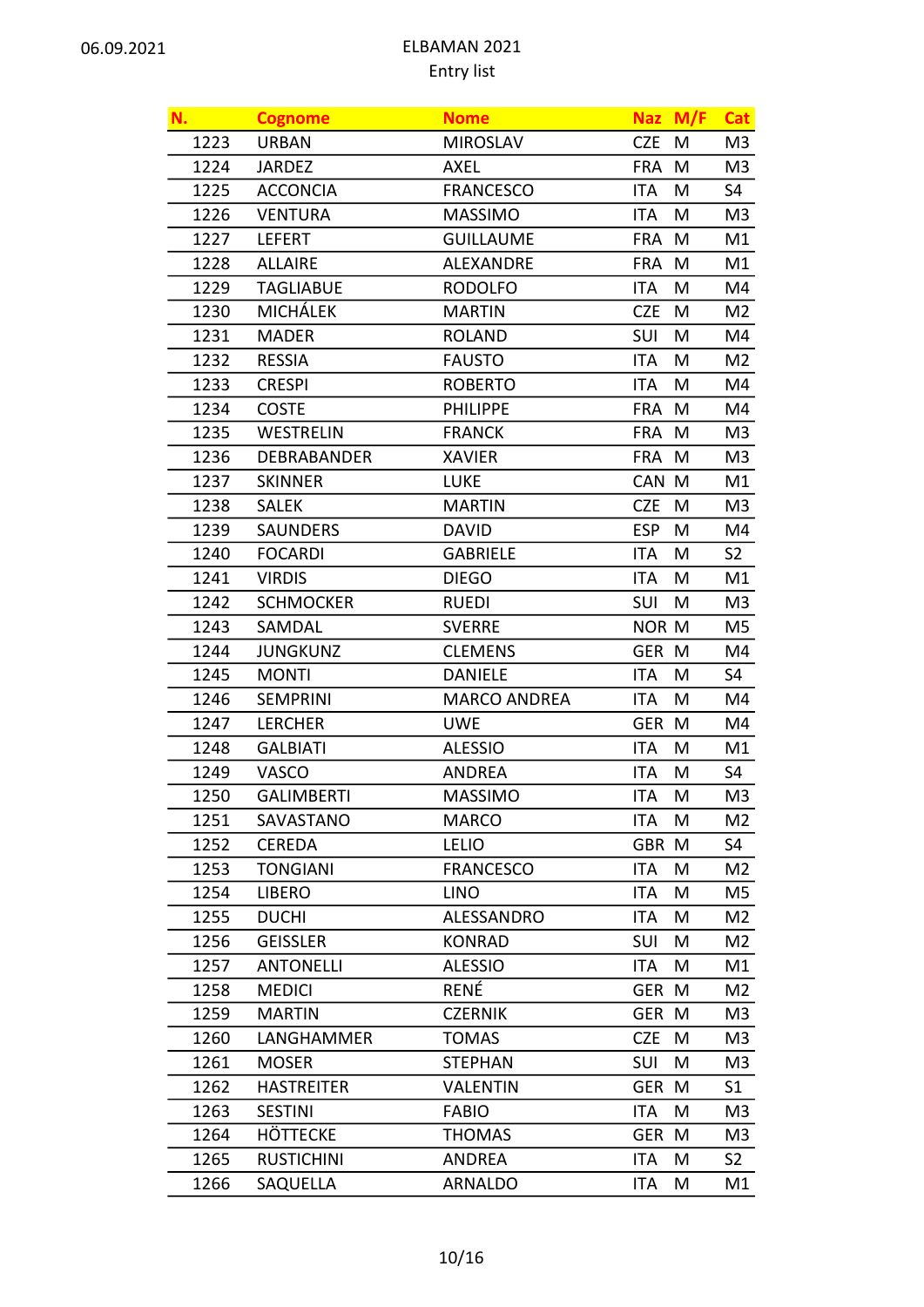| N.   | <b>Cognome</b>         | <b>Nome</b>       | <b>Naz</b> | M/F | <b>Cat</b>     |
|------|------------------------|-------------------|------------|-----|----------------|
| 1267 | <b>BANAS</b>           | <b>MARTIN</b>     | <b>CZE</b> | M   | S <sub>3</sub> |
| 1268 | <b>CHIESA</b>          | <b>MAURO</b>      | <b>ITA</b> | M   | M5             |
| 1269 | <b>MAZZOLA</b>         | <b>FRANCESCO</b>  | <b>ITA</b> | M   | S <sub>3</sub> |
| 1270 | <b>MEOZZI</b>          | <b>MATTEO</b>     | <b>ITA</b> | M   | M1             |
| 1271 | <b>CANTONI</b>         | <b>FABRIZIO</b>   | <b>ITA</b> | M   | M <sub>3</sub> |
| 1272 | <b>PARDINI</b>         | <b>GABRIELE</b>   | <b>ITA</b> | M   | S <sub>2</sub> |
| 1273 | <b>DEIANA</b>          | <b>NICOLA</b>     | <b>ITA</b> | M   | M3             |
| 1274 | <b>MORESCHINI</b>      | <b>COSTANZO</b>   | <b>ITA</b> | M   | M5             |
| 1275 | PANGRAZZI              | <b>MASSIMO</b>    | <b>ITA</b> | M   | M4             |
| 1276 | <b>FURLANIS</b>        | PIER GIOVANNI     | <b>ITA</b> | M   | M3             |
| 1277 | <b>QUINODON</b>        | PASCAL BRUNO      | <b>FRA</b> | M   | M3             |
| 1278 | <b>MAIUOLO</b>         | <b>FRANCESCO</b>  | <b>ITA</b> | M   | S4             |
| 1279 | <b>GROSSI</b>          | <b>MATTEO</b>     | <b>ITA</b> | M   | M1             |
| 1280 | <b>LIISTRO</b>         | <b>PASQUALE</b>   | <b>ITA</b> | M   | M4             |
| 1281 | <b>PIARDI</b>          | <b>ANDREA</b>     | <b>ITA</b> | M   | M7             |
| 1282 | <b>MANZI</b>           | <b>FABIO</b>      | ITA        | M   | M3             |
| 1283 | <b>RICCIONI</b>        | <b>FRANCESCO</b>  | <b>ITA</b> | M   | M <sub>2</sub> |
| 1284 | <b>GIANNETTI</b>       | <b>LUCA</b>       | <b>ITA</b> | M   | M4             |
| 1285 | <b>PALAVISINI</b>      | <b>STEFANO</b>    | <b>ITA</b> | M   | M4             |
| 1286 | <b>GASPERINI</b>       | ALESSANDRO        | <b>ITA</b> | M   | M4             |
| 1287 | <b>DEGLI INNOCENTI</b> | <b>ALESSIO</b>    | <b>ITA</b> | M   | M1             |
| 1288 | <b>STURLINI</b>        | <b>JULIAN</b>     | <b>ITA</b> | M   | S4             |
| 1289 | CASTELNOVO             | <b>STEFANO</b>    | <b>ITA</b> | M   | M2             |
| 1290 | <b>BASILICO</b>        | <b>FABRIZIO</b>   | <b>ITA</b> | M   | M2             |
| 1291 | LORU                   | <b>MAURO</b>      | <b>ITA</b> | M   | M3             |
| 1292 | <b>GARRAFFA</b>        | <b>ALEXANDER</b>  | <b>ITA</b> | M   | M1             |
| 1293 | <b>ZURLINI</b>         | <b>SIMONE</b>     | <b>ITA</b> | M   | S <sub>3</sub> |
| 1294 | <b>GINEVRO</b>         | <b>MARIO</b>      | ITA        | M   | M1             |
| 1295 | <b>TRIPODI</b>         | <b>NINO</b>       | ITA        | M   | M3             |
| 1296 | RATTO                  | <b>CLAUDIO</b>    | <b>ITA</b> | M   | M4             |
| 1297 | <b>RADONI</b>          | <b>MARIO</b>      | <b>ITA</b> | Μ   | S <sub>3</sub> |
| 1298 | DI FEBO                | <b>RENATO</b>     | <b>ITA</b> | M   | M2             |
| 1299 | <b>ALEXANDER</b>       | <b>MARC</b>       | <b>GBT</b> | M   | S <sub>3</sub> |
| 1300 | DI CAMILLO             | <b>SERGIO</b>     | ITA        | M   | M4             |
| 1301 | CAVANAGH               | TIM               | <b>GBR</b> | M   | M5             |
| 1302 | <b>CONSORTE</b>        | <b>ALESSANDRO</b> | ITA        | Μ   | M3             |
| 1303 |                        |                   |            |     |                |
| 1304 | <b>METRANGOLO</b>      | <b>ANTONIO</b>    | <b>ITA</b> | M   | M <sub>3</sub> |
| 1305 | <b>FOLCHINI</b>        | <b>MAURO</b>      | <b>ITA</b> | M   | M2             |
| 1306 | <b>MEZZETTI</b>        | <b>ALESSIO</b>    | <b>ITA</b> | M   | M1             |
| 1307 | <b>BARATTA</b>         | <b>FABIO</b>      | <b>ITA</b> | Μ   | M4             |
| 1308 | <b>BETTI</b>           | <b>STEFANO</b>    | <b>ITA</b> | M   | M <sub>2</sub> |
| 1309 | <b>BALESTRINI</b>      | <b>FRANCESCO</b>  | <b>ITA</b> | Μ   | M2             |
| 1310 | FAZZI                  | <b>PAOLO</b>      | ITA        | M   | M2             |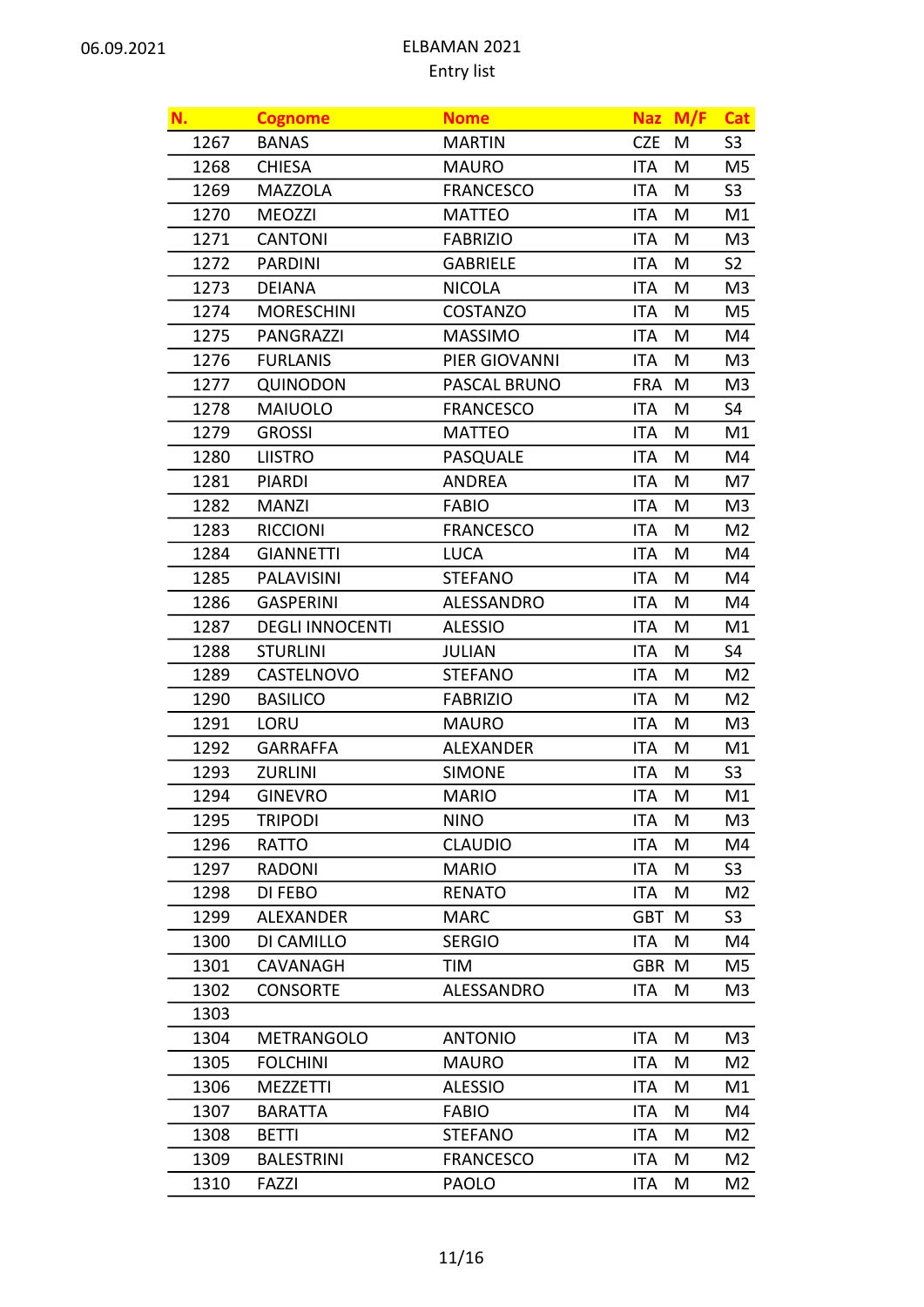| N.   | <b>Cognome</b>    | <b>Nome</b>            | <b>Naz</b> | M/F | <b>Cat</b>     |
|------|-------------------|------------------------|------------|-----|----------------|
| 1311 | <b>CAPECCHI</b>   | <b>MAURIZIO</b>        | ITA        | M   | M2             |
| 1312 | <b>MARTINELLI</b> | <b>MAURO</b>           | <b>ITA</b> | M   | M <sub>2</sub> |
| 1313 | <b>MAZZONCINI</b> | <b>MAURIZIO</b>        | <b>ITA</b> | М   | M5             |
| 1314 | <b>GALLINI</b>    | <b>LUCA</b>            | <b>ITA</b> | M   | S4             |
| 1315 | <b>DEL GRANDE</b> | <b>FRANCESCO</b>       | <b>ITA</b> | M   | M <sub>2</sub> |
| 1316 | <b>ANDREOLI</b>   | <b>GUALTIERO</b>       | ITA.       | M   | M <sub>3</sub> |
| 1317 | <b>AGOSTINI</b>   | <b>MARCO</b>           | <b>ITA</b> | M   | M2             |
| 1318 | DALL'ARMELLINA    | <b>WALTER</b>          | <b>ITA</b> | M   | M1             |
| 1319 | <b>ORLANDI</b>    | <b>GIACOMO LUCA</b>    | <b>ITA</b> | M   | M1             |
| 1320 | MACCAGNOLA        | <b>STEFANO</b>         | <b>ITA</b> | M   | M1             |
| 1321 | <b>ZANOTTI</b>    | <b>CRISTIAN</b>        | ITA        | M   | M2             |
| 1322 | <b>PIANA</b>      | <b>GIANFRANCO</b>      | <b>ITA</b> | M   | M2             |
| 1323 | DI GENNARO        | <b>FRANCESCO MARIA</b> | <b>ITA</b> | М   | M3             |
| 1324 | <b>ZUCCHI</b>     | <b>RICCARDO</b>        | ITA        | M   | M2             |
| 1325 | CASSANELLI        | <b>ANDREA</b>          | <b>ITA</b> | M   | S <sub>2</sub> |
| 1326 | <b>NONNI</b>      | <b>LUCA</b>            | ITA.       | M   | M2             |
| 1327 | <b>DEMICHELI</b>  | <b>NICOLAS</b>         | <b>ITA</b> | M   | S <sub>1</sub> |
| 1328 | <b>MATTIELLO</b>  | <b>STEFANO</b>         | <b>ITA</b> | M   | M4             |
| 1329 | <b>DELL'ORCA</b>  | <b>GIORGIO</b>         | <b>ITA</b> | M   | M4             |
| 1330 | <b>COPELLI</b>    | <b>MAURO</b>           | <b>ITA</b> | M   | M4             |
| 1331 | <b>BENEVENTO</b>  | <b>SIMONE</b>          | ITA        | M   | S <sub>3</sub> |
| 1332 | <b>TADIELLO</b>   | <b>STEFANO</b>         | <b>ITA</b> | M   | M <sub>2</sub> |
| 1333 | GIUFFRE'          | <b>DOMENICO</b>        | <b>ITA</b> | М   | M3             |
| 1334 | <b>BARONI</b>     | <b>CORRADO</b>         | <b>ITA</b> | M   | M2             |
| 1335 | <b>BIGGIO</b>     | <b>FIORENZO</b>        | <b>ITA</b> | M   | M <sub>2</sub> |
| 1336 | <b>TAVEGGIA</b>   | ALESSANDRO             | <b>ITA</b> | M   | M4             |
| 1337 | <b>MOTTURA</b>    | <b>ALBERTO</b>         | <b>ITA</b> | M   | M1             |
| 1338 | <b>FABBRI</b>     | <b>FABIO</b>           | ITA        | M   | M2             |
| 1339 | <b>FERRARI</b>    | <b>DAVIDE</b>          | ITA        | M   | M <sub>2</sub> |
| 1340 | <b>BADA</b>       | <b>MICHELE</b>         | ITA        | M   | M4             |
| 1341 | <b>SPISSO</b>     | <b>IVAN</b>            | <b>ITA</b> | M   | M1             |
| 1342 | <b>FRUGONI</b>    | <b>ALBERTO</b>         | <b>ITA</b> | M   | M5             |
| 1343 | <b>CANALE</b>     | <b>ANDREA</b>          | <b>ITA</b> | Μ   | M3             |
| 1344 | <b>PISTELLI</b>   | <b>ETTORE</b>          | ITA        | M   | M2             |
| 1345 | <b>MAGGINI</b>    | <b>ANDREA</b>          | <b>ITA</b> | M   | M4             |
| 1346 | <b>FALCHIERI</b>  | <b>GRAZIANO</b>        | <b>ITA</b> | M   | M4             |
| 1347 | <b>MILIVINTI</b>  | <b>LUCA</b>            | ITA        | M   | S4             |
| 1348 | <b>FOSTI</b>      | <b>CHRISTIAN</b>       | <b>ITA</b> | Μ   | M3             |
| 1349 | <b>ROTA</b>       | <b>FABIO</b>           | <b>ITA</b> | M   | M2             |
| 1350 | <b>TRAPANI</b>    | <b>LUCA</b>            | <b>ITA</b> | M   | S4             |
| 1351 | LUSIGNANI         | <b>FAUSTO</b>          | <b>ITA</b> | M   | M5             |
| 1352 | <b>BOSIO</b>      | <b>MASSIMO</b>         | <b>ITA</b> | M   | M4             |
| 1353 | <b>SALICE</b>     | <b>ROBERTO</b>         | <b>ITA</b> | Μ   | M5             |
| 1354 | <b>NAVA</b>       | <b>ALBERTO</b>         | ITA        | M   | S <sub>3</sub> |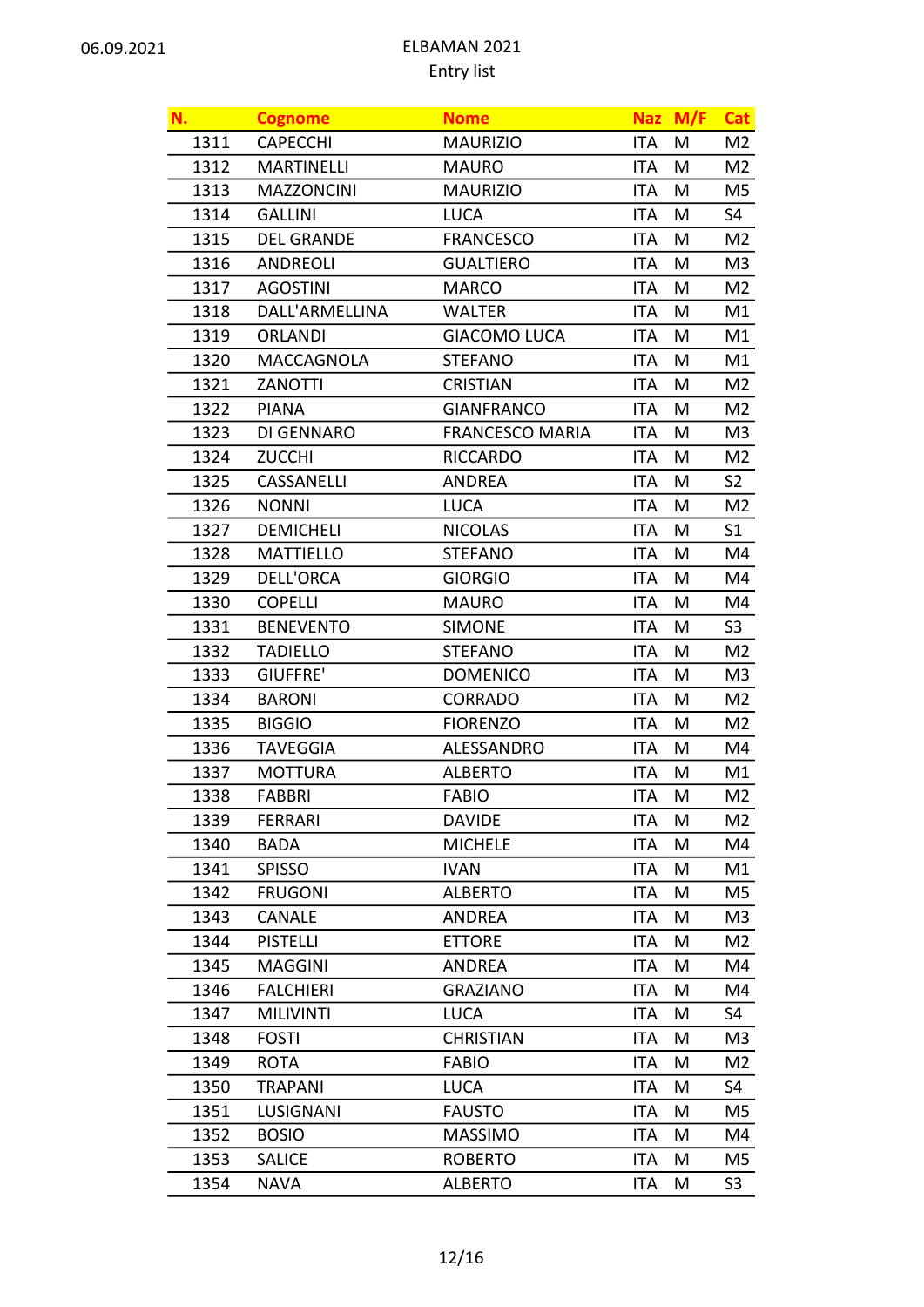| N.   | <b>Cognome</b>             | <b>Nome</b>            | <b>Naz</b> | M/F | Cat            |
|------|----------------------------|------------------------|------------|-----|----------------|
| 1355 | <b>CHIESA</b>              | <b>VITTORIO</b>        | <b>ITA</b> | M   | M5             |
| 1356 | <b>BONI</b>                | <b>ALBERTO</b>         | <b>ITA</b> | M   | M4             |
| 1357 | <b>SIRONI</b>              | <b>ANTONIO</b>         | <b>ITA</b> | M   | M5             |
| 1358 | CHIARAMIDA                 | <b>MICHELE</b>         | <b>ITA</b> | M   | M1             |
| 1359 | <b>BALDINI</b>             | <b>MATTEO</b>          | <b>ITA</b> | M   | S4             |
| 1360 | <b>FERRETTI CASTELLANI</b> | <b>CHRISTIAN</b>       | <b>ITA</b> | M   | M <sub>2</sub> |
| 1361 | <b>IANNONE</b>             | <b>MASSIMO</b>         | <b>ITA</b> | M   | M <sub>2</sub> |
| 1362 | <b>MARCHISIO</b>           | <b>LUCA</b>            | <b>ITA</b> | M   | M2             |
| 1363 | <b>AGNESE</b>              | <b>DAVIDE</b>          | <b>ITA</b> | M   | M2             |
| 1364 | <b>GIANNETTI</b>           | <b>GIANCARLO</b>       | <b>ITA</b> | M   | M <sub>2</sub> |
| 1365 | <b>CAVASIN</b>             | <b>MICHELE</b>         | <b>ITA</b> | M   | M1             |
| 1366 | <b>BARBIERO</b>            | <b>STEFANO</b>         | <b>ITA</b> | M   | S <sub>3</sub> |
| 1367 | <b>FRANZOI</b>             | <b>MATTEO</b>          | <b>ITA</b> | M   | M1             |
| 1368 | <b>TOSATO</b>              | <b>MARCO</b>           | <b>ITA</b> | M   | M4             |
| 1369 | <b>STRANIERO</b>           | ALESSANDRO             | <b>ITA</b> | M   | S4             |
| 1370 | <b>ELLI</b>                | <b>ALBERTO</b>         | <b>ITA</b> | M   | M3             |
| 1371 | <b>BROCCA</b>              | <b>MARIO</b>           | <b>ITA</b> | M   | M3             |
| 1372 | <b>SACCINTO</b>            | <b>ANTONIO</b>         | <b>ITA</b> | M   | M2             |
| 1373 | <b>FORLETTO</b>            | <b>MASSIMO</b>         | ITA        | M   | M2             |
| 1374 | <b>FELICE</b>              | <b>SILVESTRO</b>       | <b>ITA</b> | M   | S4             |
| 1375 | <b>PIOVESAN</b>            | <b>IGOR</b>            | ITA        | M   | M <sub>2</sub> |
| 1376 |                            |                        |            |     |                |
| 1377 | <b>RONCALLI</b>            | <b>CLAUDIO MASSIMO</b> | <b>ITA</b> | M   | M1             |
| 1378 | <b>LOCATELLI</b>           | <b>DIEGO</b>           | <b>ITA</b> | M   | S <sub>2</sub> |
| 1379 | <b>PROVESI</b>             | <b>FABIO</b>           | <b>ITA</b> | M   | M1             |
| 1380 | <b>LOCATELLI</b>           | <b>ALEX</b>            | <b>ITA</b> | M   | M1             |
| 1381 | <b>NEGRATO</b>             | <b>MASSIMO</b>         | <b>ITA</b> | M   | M4             |
| 1382 | <b>BUZZI</b>               | <b>DARIO</b>           | ITA        | M   | M <sub>2</sub> |
| 1383 | <b>FRANZONI</b>            | <b>FRANCESCO</b>       | ITA        | M   | M4             |
| 1384 | <b>ALLIATA</b>             | PIETRO CESARE          | ITA        | M   | M4             |
| 1385 | <b>FAVARETTO</b>           | <b>LUCA</b>            | <b>ITA</b> | M   | M3             |
| 1386 | <b>ARZUFFI</b>             | <b>LUCIANO</b>         | <b>ITA</b> | M   | M4             |
| 1387 | <b>BONICELLI</b>           | <b>MICHELE</b>         | <b>ITA</b> | M   | M1             |
| 1388 | <b>NAZARIO</b>             | <b>BATTISTA</b>        | ITA        | M   | M6             |
| 1389 | <b>BERRA</b>               | <b>FRANCESCO</b>       | <b>ITA</b> | M   | M3             |
| 1390 | <b>SOCCINI</b>             | <b>MATTEO</b>          | <b>ITA</b> | M   | M2             |
| 1391 | <b>NICELLI</b>             | <b>GIUSEPPE</b>        | ITA        | M   | M5             |
| 1392 | <b>MENICHINI</b>           | <b>GABRIELE</b>        | ITA        | M   | S <sub>3</sub> |
| 1393 | <b>BUCCIONI</b>            | <b>LEONARDO</b>        | <b>ITA</b> | M   | S4             |
| 1394 | <b>BETTI</b>               | <b>STEFANO</b>         | ITA        | M   | M1             |
| 1395 | <b>TOMASINO</b>            | <b>GIUSEPPE</b>        | <b>ITA</b> | M   | M4             |
| 1396 | <b>AURIEMMA</b>            | <b>VINCENZO</b>        | <b>ITA</b> | M   | M1             |
| 1397 | <b>BIANCHINI</b>           | <b>PAOLO</b>           | <b>ITA</b> | M   | M <sub>3</sub> |
| 1398 | DE PAU                     | <b>MARIO</b>           | ITA        | M   | M3             |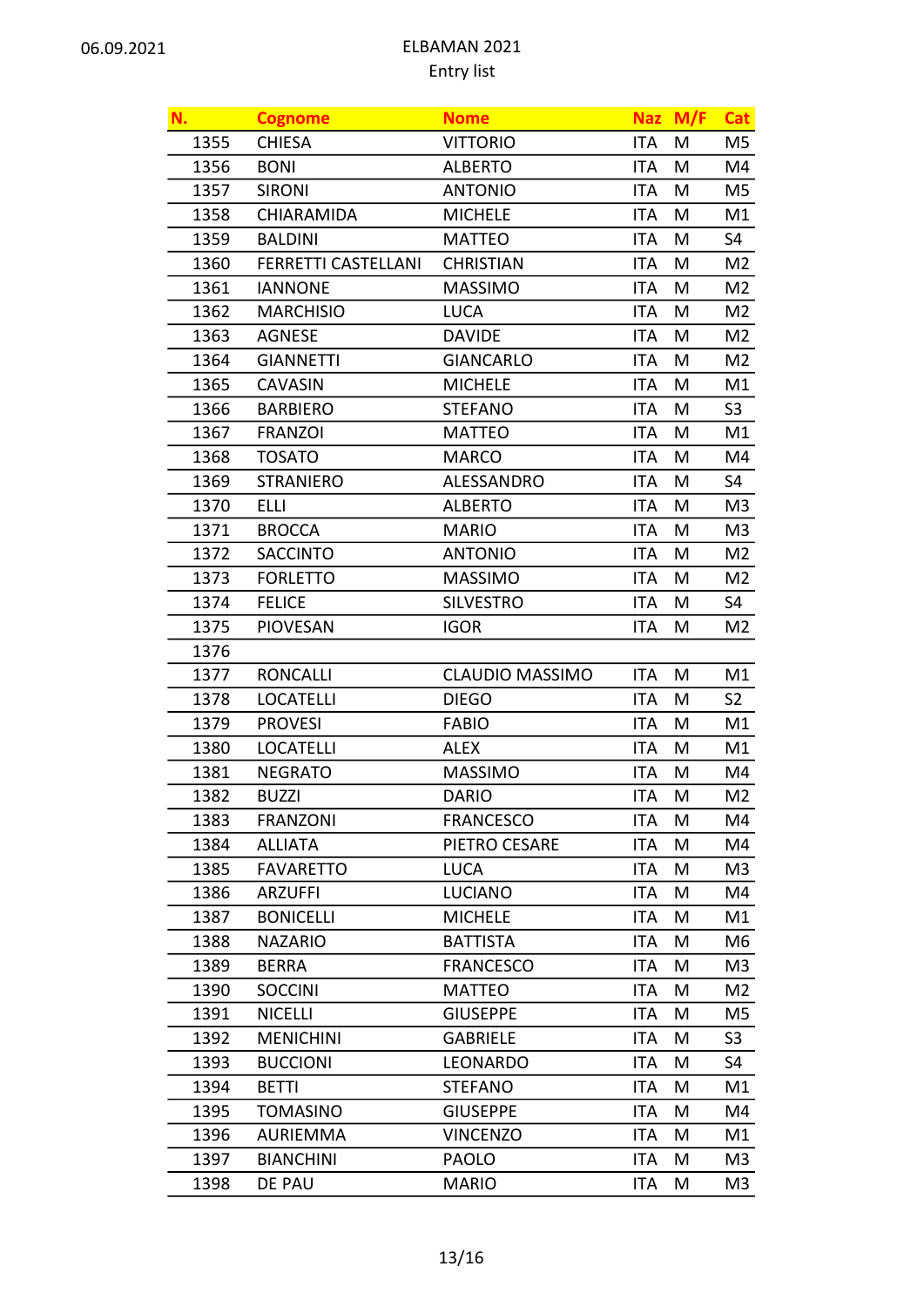| N.   | <b>Cognome</b>    | <b>Nome</b>             |            | Naz M/F | <b>Cat</b>     |
|------|-------------------|-------------------------|------------|---------|----------------|
| 1399 | <b>FRASSI</b>     | <b>FILIPPO</b>          | <b>ITA</b> | M       | M2             |
| 1400 | <b>BATTISTINI</b> | <b>MARCO</b>            | ITA        | M       | M1             |
| 1401 | <b>MARRA</b>      | ANTONIO M.              | <b>ITA</b> | M       | M4             |
| 1402 | <b>SIGNORETTO</b> | <b>ANDREA</b>           | <b>ITA</b> | M       | S <sub>3</sub> |
| 1403 | <b>NICCOLAI</b>   | <b>FABIO</b>            | <b>ITA</b> | M       | M4             |
| 1404 | <b>GORI</b>       | <b>MIRKO</b>            | <b>ITA</b> | M       | M2             |
| 1405 | <b>ISOLATO</b>    | <b>FABIO</b>            | <b>ITA</b> | M       | M <sub>2</sub> |
| 1406 | <b>MARCHETTI</b>  | <b>EMANUELE</b>         | <b>ITA</b> | M       | M <sub>3</sub> |
| 1407 | <b>PERSIA</b>     | ALESSANDRO              | <b>ITA</b> | M       | M3             |
| 1408 | <b>BELTRAME</b>   | <b>LUCA</b>             | <b>ITA</b> | M       | S <sub>3</sub> |
| 1409 | <b>SIBILLA</b>    | <b>LUCA</b>             | <b>ITA</b> | M       | S <sub>2</sub> |
| 1410 | <b>ROMEO</b>      | <b>ANDREA</b>           | <b>ITA</b> | M       | S <sub>3</sub> |
| 1411 | <b>ILLICH</b>     | <b>GIOVANNI PIETRO</b>  | <b>ITA</b> | M       | M3             |
| 1412 | <b>MAGNI</b>      | <b>GIUSEPPE AUGUSTO</b> | <b>ITA</b> | M       | M4             |
| 1413 | <b>COFFANI</b>    | <b>MASSIMILIANO</b>     | <b>ITA</b> | M       | M3             |
| 1414 | SACCA'            | <b>GIOVANNI</b>         | <b>ITA</b> | M       | S <sub>3</sub> |
| 1415 | <b>MATTEI</b>     | <b>ROBERTO</b>          | <b>ITA</b> | M       | M3             |
| 1416 | <b>FONTANA</b>    | <b>PAOLO</b>            | <b>ITA</b> | M       | M3             |
| 1417 | <b>MANENTI</b>    | <b>CRISTIANO</b>        | <b>ITA</b> | M       | M1             |
| 1418 | <b>DOTTI</b>      | <b>STEFANO</b>          | <b>ITA</b> | M       | M3             |
| 1419 | <b>LANCETTI</b>   | <b>PIETRO</b>           | <b>ITA</b> | M       | M3             |
| 1420 | <b>ZANINI</b>     | <b>GIANLUCA</b>         | <b>ITA</b> | M       | M <sub>2</sub> |
| 1421 | <b>LONGARINI</b>  | <b>SIMONE</b>           | <b>ITA</b> | M       | M1             |
| 1422 | <b>GARBUGLIA</b>  | <b>MICHELE</b>          | <b>ITA</b> | M       | S <sub>3</sub> |
| 1423 | STELLA BRIENZA    | <b>MICHELE</b>          | <b>ITA</b> | M       | M1             |
| 1424 | <b>DANNI</b>      | <b>DAVIDE</b>           | <b>ITA</b> | M       | M <sub>2</sub> |
| 1425 | <b>MOSCARINI</b>  | <b>FABRIZIO</b>         | ITA        | M       | M4             |
| 1426 | CAVALLO           | CORRADO                 | ITA        | M       | S <sub>1</sub> |
| 1427 | RIBEZZO           | <b>ALBERTO</b>          | ITA        | M       | M1             |
| 1428 | <b>MAGNANO</b>    | <b>FEDERICO</b>         | <b>ITA</b> | M       | M2             |
| 1429 | <b>BORGHESANI</b> | <b>LUCIANO</b>          | <b>ITA</b> | M       | M5             |
| 1430 | LENZI             | <b>GIULIO</b>           | <b>ITA</b> | M       | S <sub>3</sub> |
| 1431 | <b>OGNIBENE</b>   | <b>FABRIZIO</b>         | <b>ITA</b> | Μ       | M2             |
| 1432 | <b>SALVI</b>      | <b>ANDREA</b>           | <b>ITA</b> | M       | S4             |
| 1433 | <b>TAVERNINI</b>  | <b>FABRIZIO</b>         | <b>ITA</b> | M       | M4             |
| 1434 | <b>LUONI</b>      | <b>LORENZO</b>          | <b>ITA</b> | M       | S <sub>3</sub> |
| 1435 | <b>GIOVINE</b>    | <b>DARIO</b>            | ITA        | M       | S <sub>2</sub> |
| 1436 | <b>PALAZZO</b>    | <b>DIEGO</b>            | ITA        | Μ       | M2             |
| 1437 | <b>NAPOLITANO</b> | PASQUALE                | <b>ITA</b> | M       | S4             |
| 1438 | <b>AUSTRANTI</b>  | ALESSANDRO              | <b>ITA</b> | M       | M2             |
| 1439 | <b>BERGAMIN</b>   | <b>IVAN</b>             | <b>ITA</b> | M       | M3             |
| 1440 | <b>LUISON</b>     | <b>LORIS</b>            | ITA        | M       | M1             |
| 1441 | <b>PROVVEDI</b>   | <b>STEFANO</b>          | <b>ITA</b> | Μ       | M4             |
| 1442 | <b>BUSETTO</b>    | <b>ALVISE</b>           | ITA        | M       | M3             |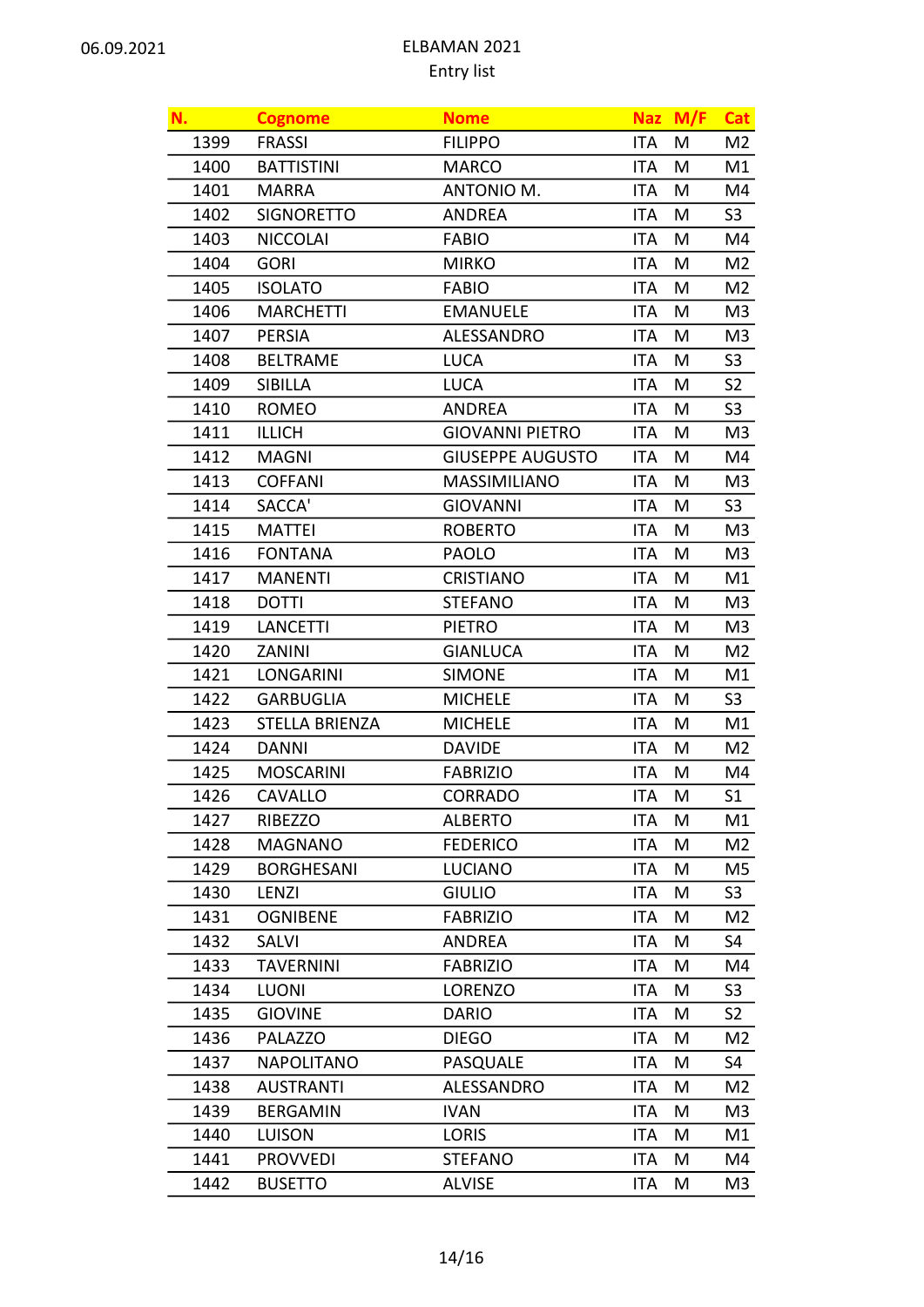| N.                     | <b>Cognome</b>    | <b>Nome</b>      | <b>Naz</b> | M/F | <b>Cat</b>     |  |
|------------------------|-------------------|------------------|------------|-----|----------------|--|
| 1443                   | <b>LONGHI</b>     | <b>DANIELE</b>   | <b>ITA</b> | M   | M6             |  |
| 1444                   | <b>BENVENUTI</b>  | <b>ROBERTO</b>   | ITA        | M   | M <sub>2</sub> |  |
| 1445                   | <b>PINALI</b>     | <b>ENRICO</b>    | <b>ITA</b> | M   | M <sub>3</sub> |  |
| 1446                   | <b>BIONDANI</b>   | <b>DAVIDE</b>    | <b>ITA</b> | M   | M <sub>3</sub> |  |
| 1447                   | <b>UDALI</b>      | <b>ROBERTO</b>   | <b>ITA</b> | M   | M1             |  |
| 1448                   | RAGAZZI           | <b>DAVIDE</b>    | <b>ITA</b> | M   | M1             |  |
| 1449                   | <b>NACCI</b>      | <b>FABRIZIO</b>  | <b>ITA</b> | M   | M <sub>3</sub> |  |
| 1450                   | <b>MALFATTI</b>   | <b>STEFANO</b>   | ITA        | M   | M4             |  |
| 1451                   | <b>MALANCONA</b>  | <b>GIANLUCA</b>  | <b>ITA</b> | M   | M <sub>2</sub> |  |
| 1452                   | <b>MARCOMIGNI</b> | <b>LUCA</b>      | <b>ITA</b> | М   | M1             |  |
| 1453                   | <b>ACCIOLI</b>    | <b>TIZIANO</b>   | <b>ITA</b> | M   | M <sub>3</sub> |  |
| 1454                   | <b>CIONCOLINI</b> | <b>GIANLUCA</b>  | ITA        | M   | M <sub>3</sub> |  |
| 1455                   | <b>ROMEI</b>      | <b>ANDREA</b>    | ITA        | M   | M4             |  |
| 1456                   | <b>STEFANINI</b>  | <b>ANDREA</b>    | <b>ITA</b> | M   | M <sub>2</sub> |  |
| 1457                   | <b>ILLIANO</b>    | <b>BERNARDO</b>  | <b>ITA</b> | M   | M <sub>3</sub> |  |
| 1458                   | <b>CECCANIBBI</b> | <b>FRANCO</b>    | <b>ITA</b> | M   | M <sub>3</sub> |  |
| 1459                   | <b>PAPA</b>       | <b>FRANCESCO</b> | <b>ITA</b> | M   | M4             |  |
| 1460                   | <b>TETTAMANZI</b> | <b>ANDREA</b>    | ITA        | M   | S4             |  |
| 1461                   | <b>CASATI</b>     | <b>EDGARDO</b>   | ITA        | M   | M1             |  |
| CTA ECETTA<br>/ DEI AV |                   |                  |            |     |                |  |

# SIAFFETTA / RELAY

| N.                 | <b>Team</b>                           | <b>Cat</b> |
|--------------------|---------------------------------------|------------|
|                    | 501/2/3 CAMPING ENFOLA ISOLA D ELBA   | F          |
|                    | 504/5/6 TRIATHLON 21 F                | F          |
|                    | 507/8/9 VERSO L INFINITO E OLTRE      | F          |
| 510/11/12 BRET     |                                       | M          |
| 513/14/15 BRIGANTI |                                       | M          |
|                    | 516/17/18 DELEBIO BOYS                | м          |
|                    | 519/20/21 ELBABEER                    | M          |
|                    | 522/23/24 FILANDA TEAM                | М          |
| 525/26/27 ITASWISS |                                       | M          |
|                    | 528/29/30 LA BOTTEGA DI GE DAL PULVIS | M          |
|                    | 531/32/33 RONCONE88                   | м          |
| 534/35/36 RTS      |                                       | M          |
| 537/38/39 STEEL1   |                                       | М          |
|                    | 540/41/42 TRIATHLON 21 A              | M          |
|                    | 543/44/45 TRIATHLON 21 B              | M          |
|                    | 546/47/48 TRIATLETICAMONDOVI          | M          |
| 549/50/51 VIVERE   |                                       | M          |
| 552/53/54 WGR      |                                       | M          |
|                    | 555/56/57 25 PER CENT                 | <b>MIX</b> |
|                    | 558/59/60 FASOLISIETEINDIETRO         | <b>MIX</b> |
|                    | 561/62/63 SEMPRE AVANTI AI GRONDONA   | <b>MIX</b> |
|                    | 564/65/66 SUPER PIGIAMINI             | <b>MIX</b> |